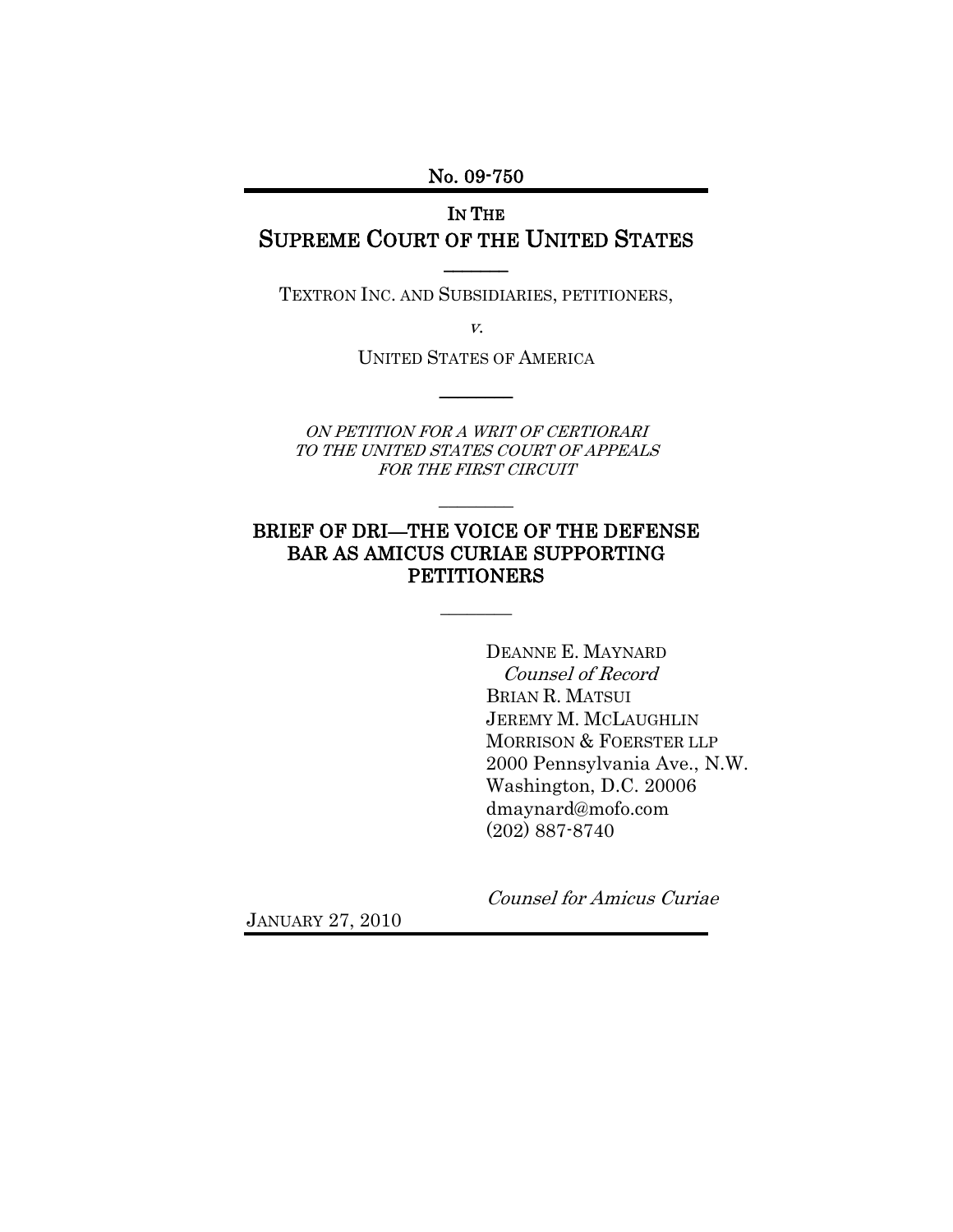# TABLE OF CONTENTS

| INTEREST OF AMICUS CURIAE 1                                                                                                                                                                                             |
|-------------------------------------------------------------------------------------------------------------------------------------------------------------------------------------------------------------------------|
|                                                                                                                                                                                                                         |
|                                                                                                                                                                                                                         |
| THE RULING BELOW INADEQUATELY<br>PROTECTS ATTORNEY WORK PRODUCT<br>FROM DISCOVERY AND CONFLICTS WITH<br>THE DECISIONS OF NUMEROUS OTHER                                                                                 |
| A. If Left Standing, The Narrow "For Use"<br>Standard Adopted By The Court Below Will<br>Have Broad Negative Effects On The                                                                                             |
| A narrow work product privilege limits<br>1.<br>the ability of attorneys to provide<br>critical, written advice to their clients 6                                                                                      |
| The zealous representation of clients<br>2.<br>relies on the candor between client and<br>counsel which is threatened by the                                                                                            |
| A narrow work product privilege<br>3.<br>disrupts the adversarial system by<br>increasing the likelihood attorneys will<br>be deposed or called to testify at trial                                                     |
| B. Review Is Necessary Because The Division<br>In The Courts Of Appeals As To When The<br>Work Product Doctrine Applies Creates<br>Uncertainty That Negatively Affects The<br>Everyday Decisions Of Attorneys And Their |
|                                                                                                                                                                                                                         |

i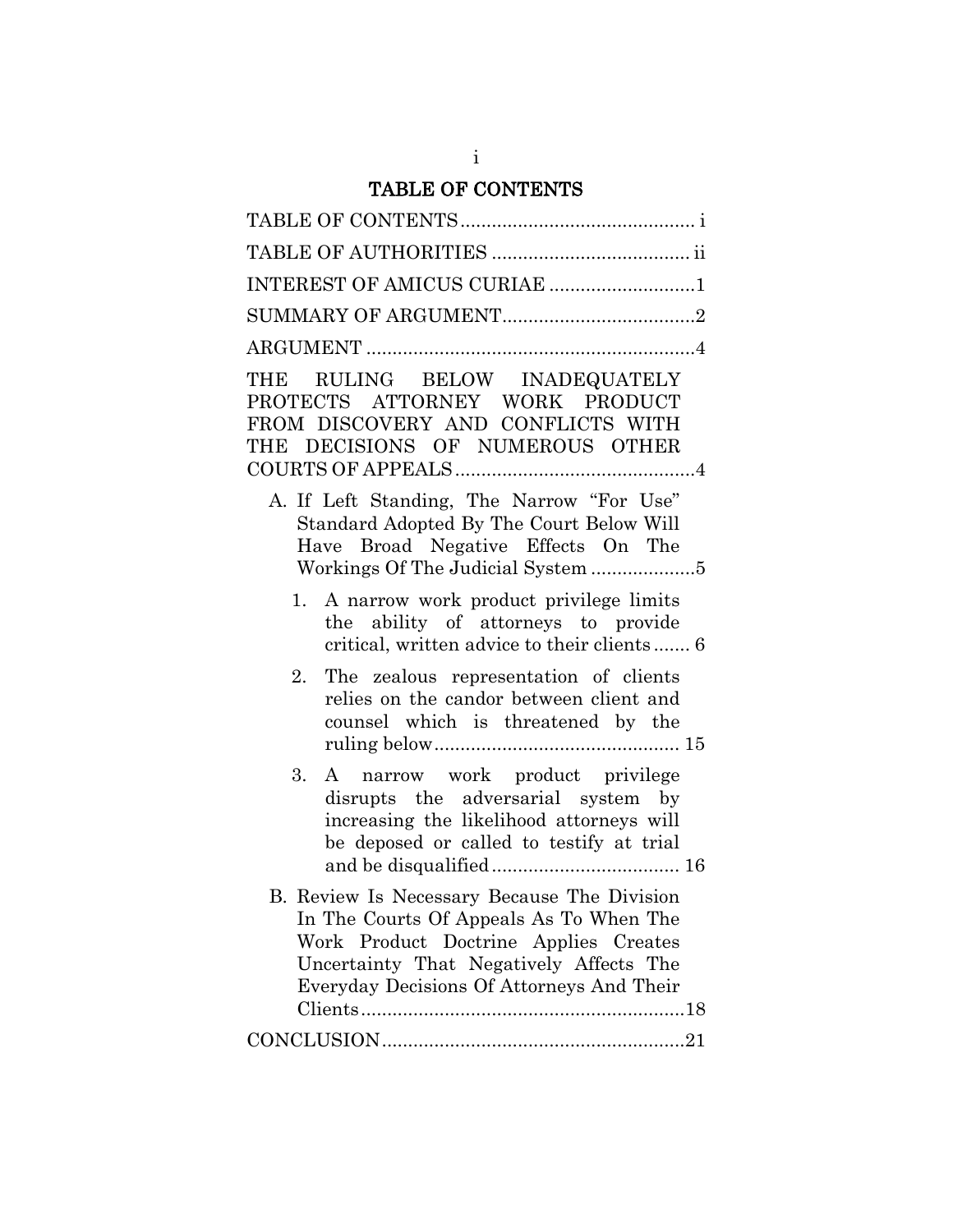TABLE OF AUTHORITIES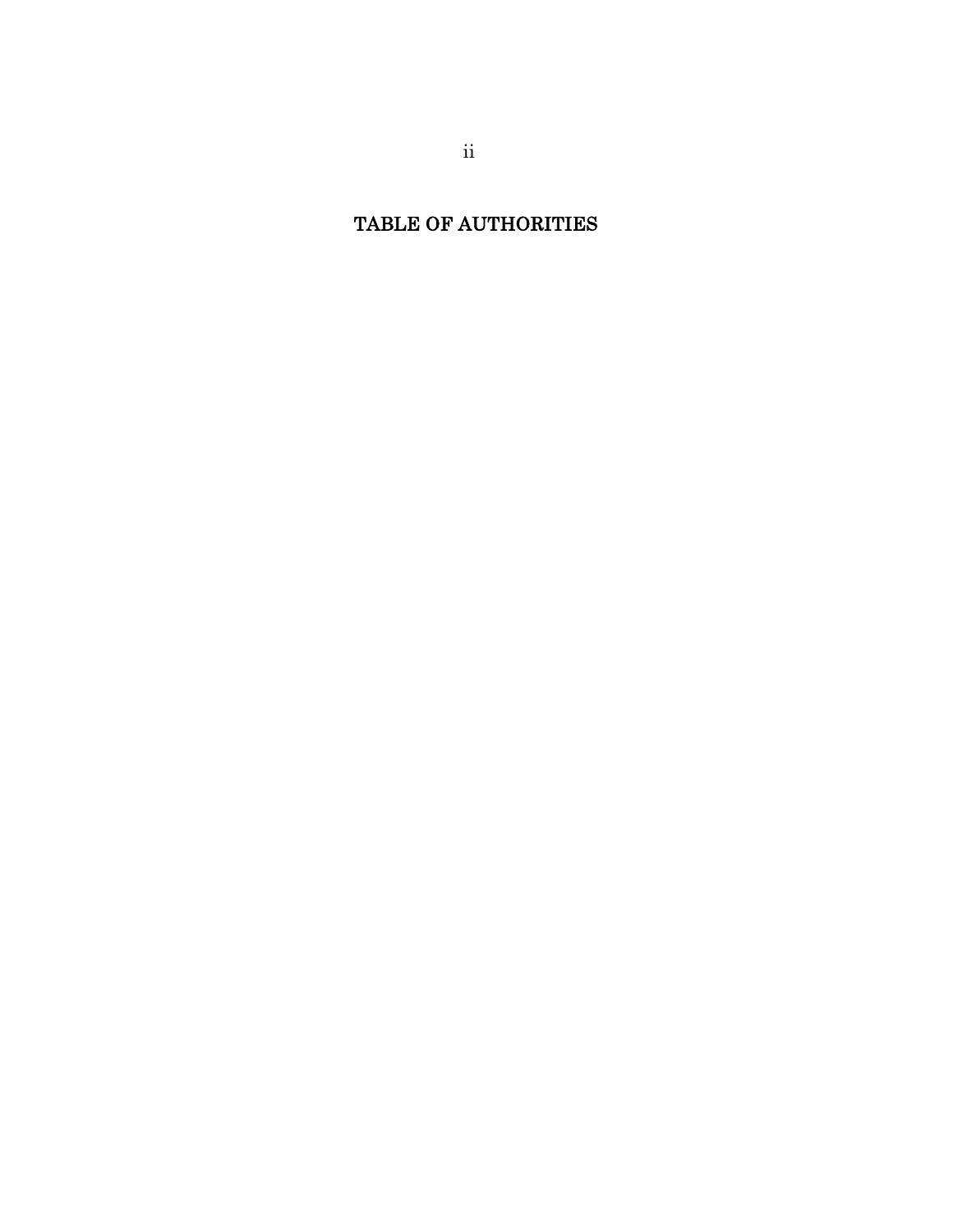## BRIEF OF DRI—THE VOICE OF THE DEFENSE BAR AS AMICUS CURIAE SUPPORTING PETITIONERS

DRI—the Voice of the Defense Bar respectfully submits this brief as amicus curiae in support of petitioners.<sup>1</sup>

#### INTEREST OF AMICUS CURIAE

Amicus curiae DRI—the Voice of the Defense Bar is an international organization that includes more than 22,000 attorneys involved in the defense of civil litigation. DRI is committed to enhancing the availability, skills, and effectiveness of defense attorneys. Because of this commitment, DRI seeks to address issues germane to defense attorneys, their clients, and the civil justice system. DRI has long been a voice in the ongoing effort to make the civil justice system more fair and efficient.

To promote these objectives, DRI participates as amicus curiae in cases, such as this one, that raise issues of fundamental import to its membership and the judicial system. Preservation of a strong work

l

<sup>&</sup>lt;sup>1</sup> Pursuant to Rule  $37.3(a)$ , the parties' counsel of record received timely notice of the intention to file this brief. Petitioners have filed with the Clerk of the Court a blanket letter consenting to the filing of this brief, and a copy of a letter consenting to the filing of this brief by respondent has been filed with the Clerk of the Court. No counsel for a party authored this brief in whole or in part, and no party or counsel for a party made a monetary contribution intended to fund the preparation or submission of the brief. No person other than amicus curiae, their members, or their counsel made a monetary contribution to the preparation or submission of this brief.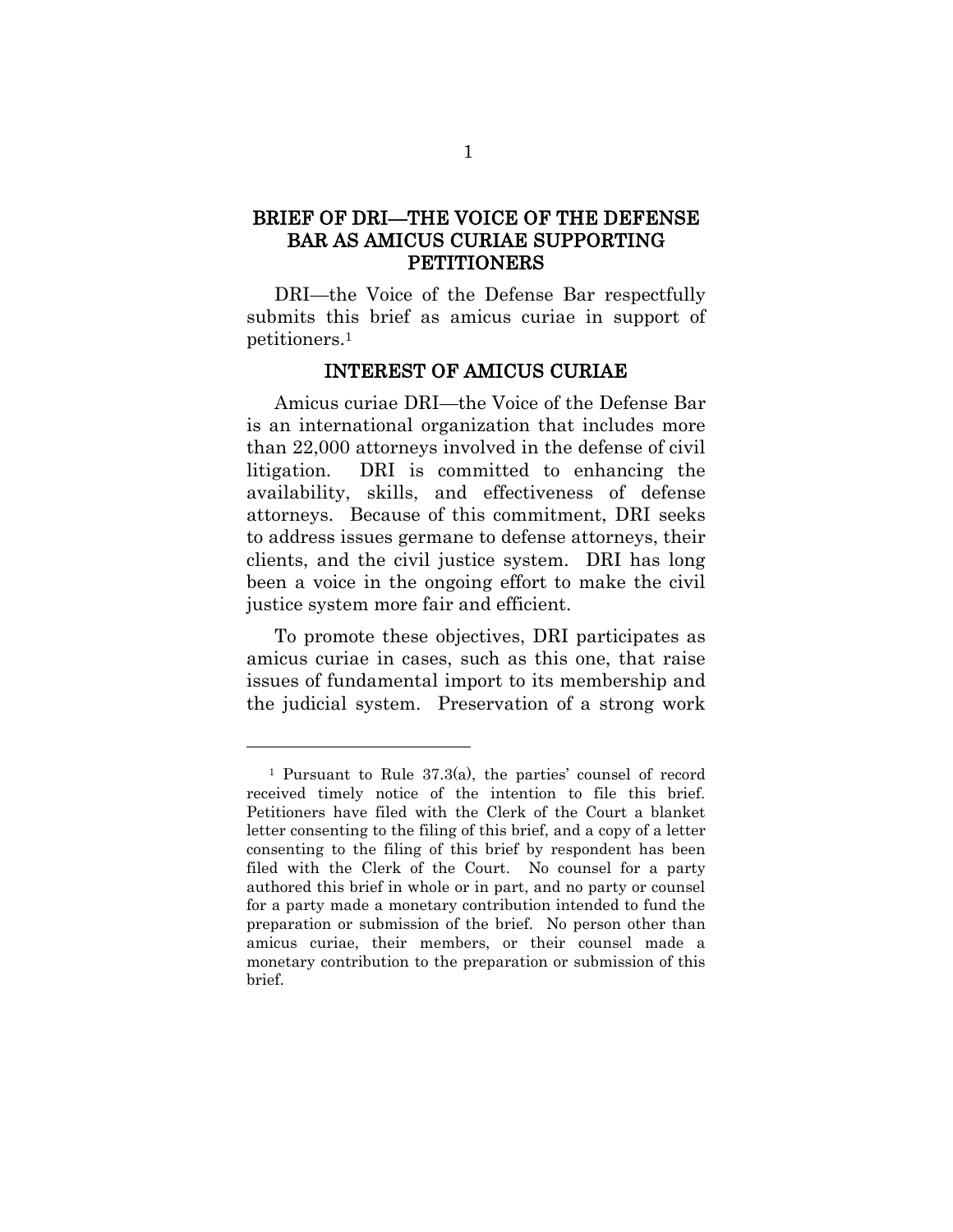product doctrine is one of DRI"s greatest concerns. That doctrine is absolutely necessary to facilitate frank and open communications between attorneys and their clients, and to ensure effective and thorough representation.

The judgment below, which deepens an already existing circuit conflict, adopts a narrow view of the work product doctrine. Not only is this contrary to guidance from this Court, but if left standing, the decision will have a deleterious effect on the attorney-client relationship and on the quality of advice that attorneys impart, especially to corporations.

#### SUMMARY OF ARGUMENT

The work product privilege, first recognized by this Court in Hickman v. Taylor, 329 U.S. 495 (1947), and now codified in Rule 26(b)(3) of the Federal Rules of Civil Procedure, serves a vital role in our judicial system.

This privilege protects from discovery documents that "are prepared in anticipation for litigation or for trial." Fed. R. Civ. P.  $26(b)(3)(A)$ . The privilege promotes effective legal advocacy by permitting attorneys to have candid and confidential communications with their clients and fully explore and analyze all aspects of a case or a potential case. The court of appeals below adopted a narrow standard for the work product privilege, protecting from discovery only those documents created "for use" in litigation.

A. The issue in this case, which the court below acknowledged has not been addressed by this Court, is of profound importance to DRI and its members who draft legal strategy on a daily basis. The effect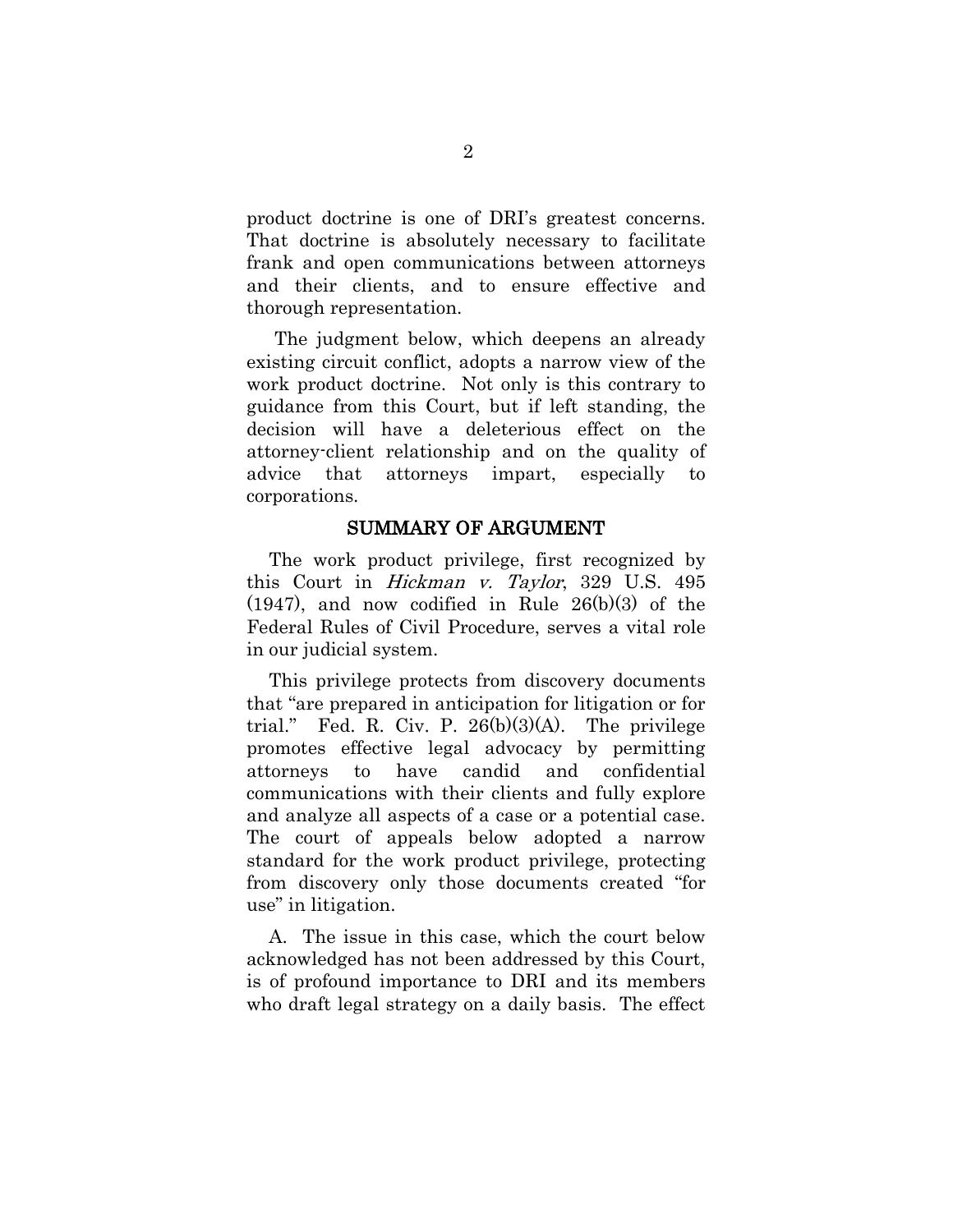that narrow work product protection has on the legal profession is at odds with the principles underlying the doctrine, and it undermines the ability of attorneys to provide effective legal advice to their clients.

DRI"s members regularly rely on the work product privilege when preparing for litigation, and this Court has long recognized that the work product doctrine serves the legal profession by permitting attorneys to diligently prepare a case and advise their clients without fear of interruption by adverse parties. When there is doubt about what protection an attorney"s preparatory materials will receive, however, the quality of case preparation and client counseling declines. Attorneys will be wary of memorializing in writing broad litigation strategies or risk analyses in advance of suit for fear that their work product will end up in the hands of opposing counsel.

Inadequate protection for work product will, in particular, have a deleterious effect on the manner in which corporations assess risk. Attorneys play an increasingly vital role in modern corporate culture, as corporations look to them for advice relating to both legal and business matters. The quality of an attorney's advice, and consequently the wisdom of the business decisions made by corporations, relies heavily on an attorney's ability to conduct and put in writing thorough analyses and to be completely candid with decisionmakers within the corporation. Only rigorous protection of these processes can ensure the success of important corporate activities, such as internal corporate investigations and corporate risk assessments. Weak attorney work product protection will force attorneys to temper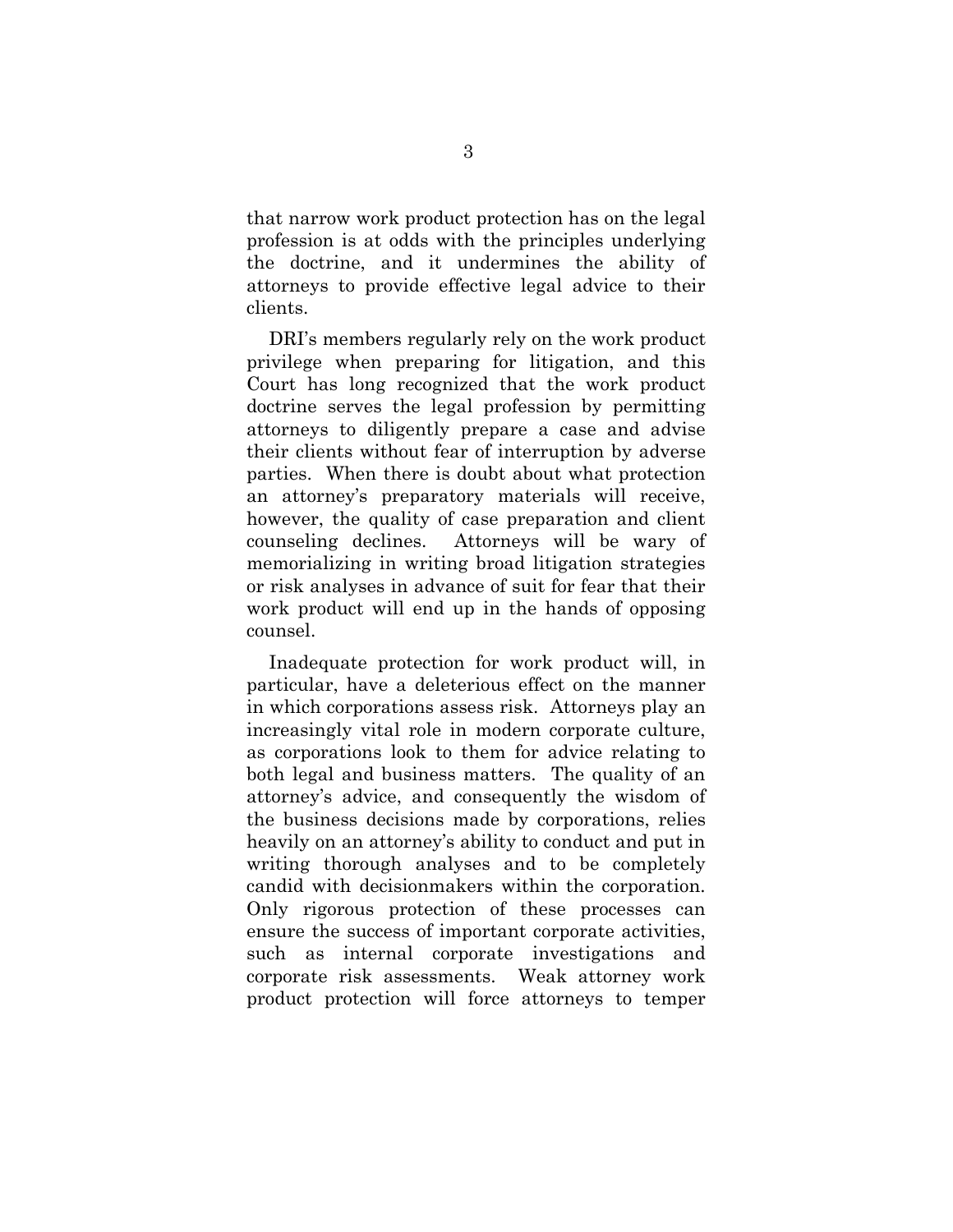their opinions and candor because documentation may wind up in the hands of adversaries. This harms not only the corporation, but also society's interest in corporate accountability.

B. Ten courts of appeals have articulated at least three different standards as to when documents containing attorney opinions and analyses are privileged under Rule 26(b)(3)(A). This conflict in the courts of appeals creates significant uncertainty as to when documents containing an attorney's opinions or mental impressions are subject to discovery. The divergent standards used by the courts of appeals to determine whether documents, including those containing attorneys" mental impressions and legal analyses, are entitled to work product protection further undermines the ability of attorneys to completely fulfill their roles as counselor and advisor. This Court should grant review to clarify the proper scope of work product protection and thus restore the ability of attorneys to fully discharge their role in our judicial system.

#### ARGUMENT

## THE RULING BELOW INADEQUATELY PROTECTS ATTORNEY WORK PRODUCT FROM DISCOVERY AND CONFLICTS WITH THE DECISIONS OF NUMEROUS OTHER COURTS OF APPEALS

This Court has long recognized that the judicial system depends on effective legal advocacy which, in turn, relies on the ability of attorneys to have candid and confidential communications with their clients. Hickman v. Taylor, 329 U.S. 495, 512 (1947) ("the general policy against invading the privacy of an attorney"s course of preparation is \* \* \* well recognized and \* \* \* essential to an orderly working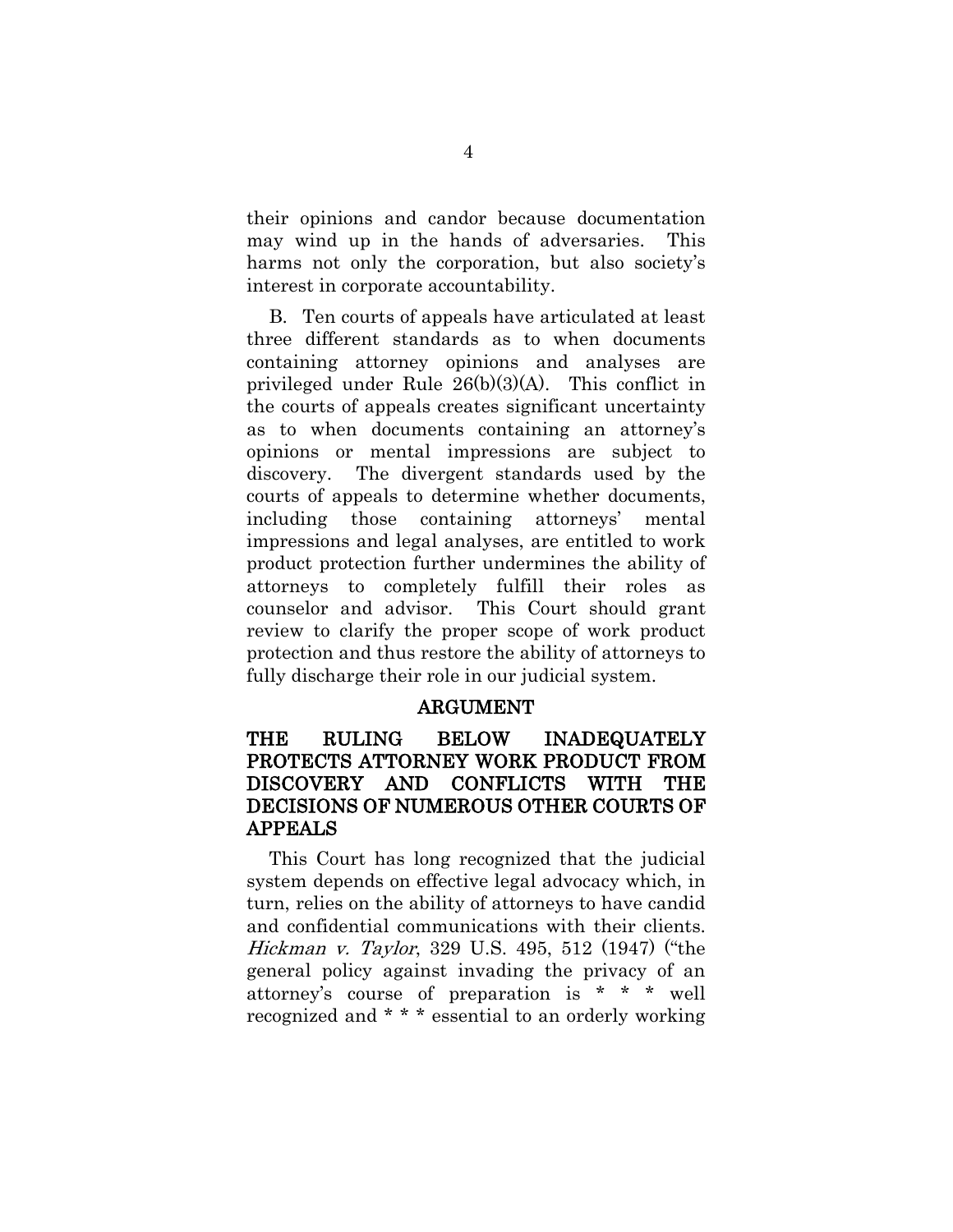of our system of legal procedure."). In recognizing the work product privilege, this Court held that the production of materials created in anticipation of litigation should be "rare." Id. at 513; see also Upjohn Co. v. United States, 449 U.S. 383, 402 (1981) (noting the high standard that should be met before compelling disclosure of work product materials). These documents contain attorney thought processes on the merits of a case, including the strengths and weaknesses of potential and ongoing litigation.

As the court of appeals acknowledged, its ruling addressed a question that this Court has yet to answer: whether "a document [that] is not in any way prepared 'for' litigation but relates to a subject that might or might not occasion litigation" is discoverable under Rule 26(b)(3)(A). Pet. App. 9a. This is an important question to the everyday practice of law, and the court of appeals applied a standard that inadequately protects attorney work product and that is contrary to the decisions of other circuits. This Court's review is warranted.

### A. If Left Standing, The Narrow "For Use" Standard Adopted By The Court Below Will Have Broad Negative Effects On The Workings Of The Judicial System

The district court in this case held that the documents at issue "were prepared "because of" the prospect of litigation" and were therefore not discoverable under Rule 26(b)(3)(A) because they had been "prepared in anticipation for litigation." Pet. App. 9a. The court of appeals reversed that ruling, observing that "the district court did not say that the work papers were prepared *for use* in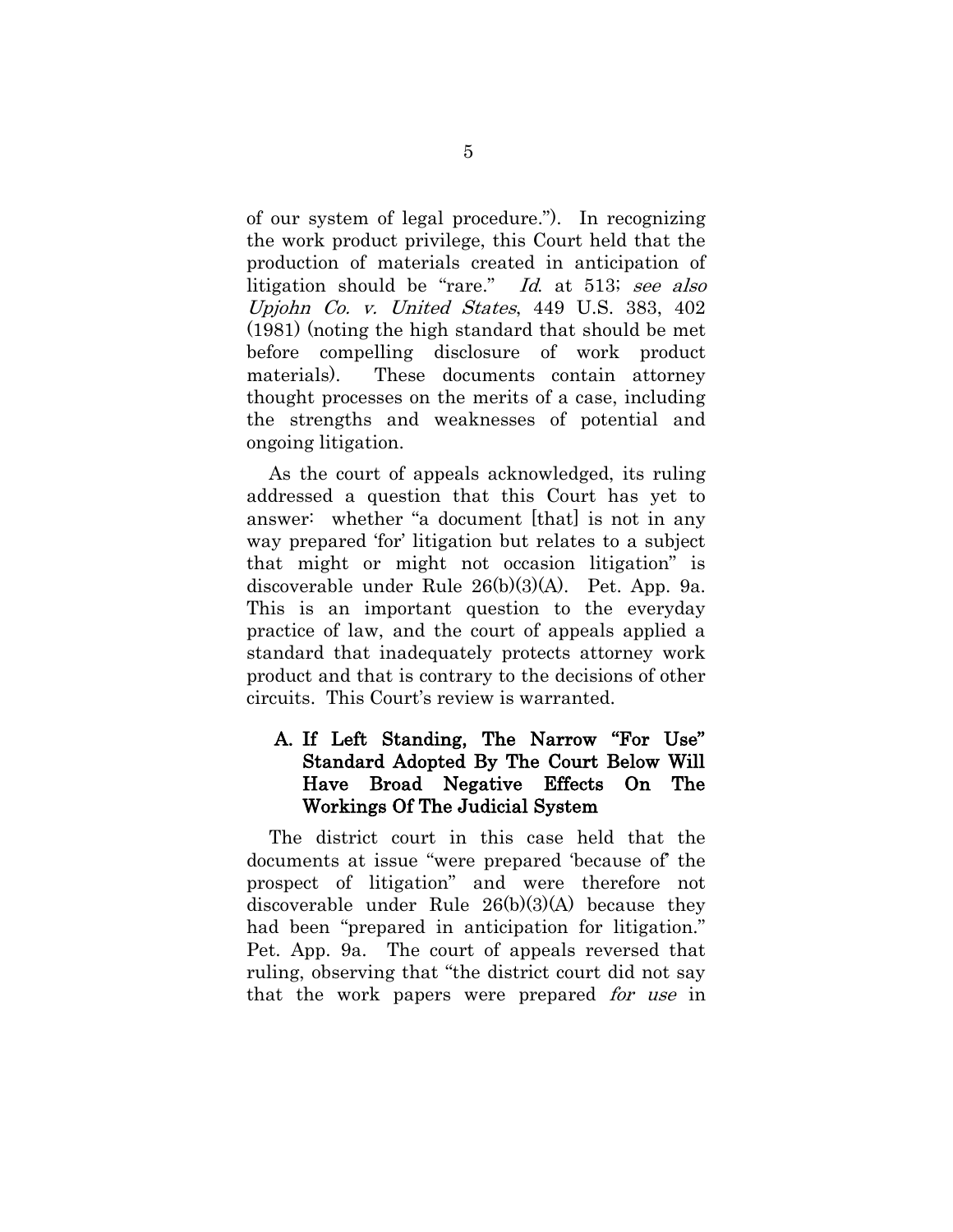possible litigation." Id. at 11a (emphasis in original). The court of appeals reasoned that "the focus of work product protection has been on materials prepared for use in litigation, whether the litigation was underway or merely anticipated." Id. at 15a.

The court below thus held that the relevant inquiry is whether the document was created "for use" in litigation. *Id.* at 11a. And a document that was not created "for use" in litigation is discoverable even if "the subject matter of the document related to a subject that might conceivably be litigated," id. at 16a, or "the materials were prepared by lawyers or represent legal thinking," id. at 17a. If not reversed, the ruling will have "wide ramifications" affecting issues "essential to the daily practice of litigators across the country." Id. at 33a, 45a (Torruella, J., dissenting).

The effect of the ruling is far reaching. If an adverse party can have access to his adversary's critical legal analyses, attorneys on both sides of a case are less capable of candidly performing their duties. And when a client has no assurance that his attorney"s analyses will not be discoverable by his adversary, a client is less likely to be forthright with his attorneys. Providing parties access to the fruits of their opponents" legal analyses thus undermines the adversarial nature of our judicial system.

#### 1. A narrow work product privilege limits the ability of attorneys to provide critical, written advice to their clients

DRI"s members are committed and known for their zealous representation of their clients. This is consistent with the American Bar Association"s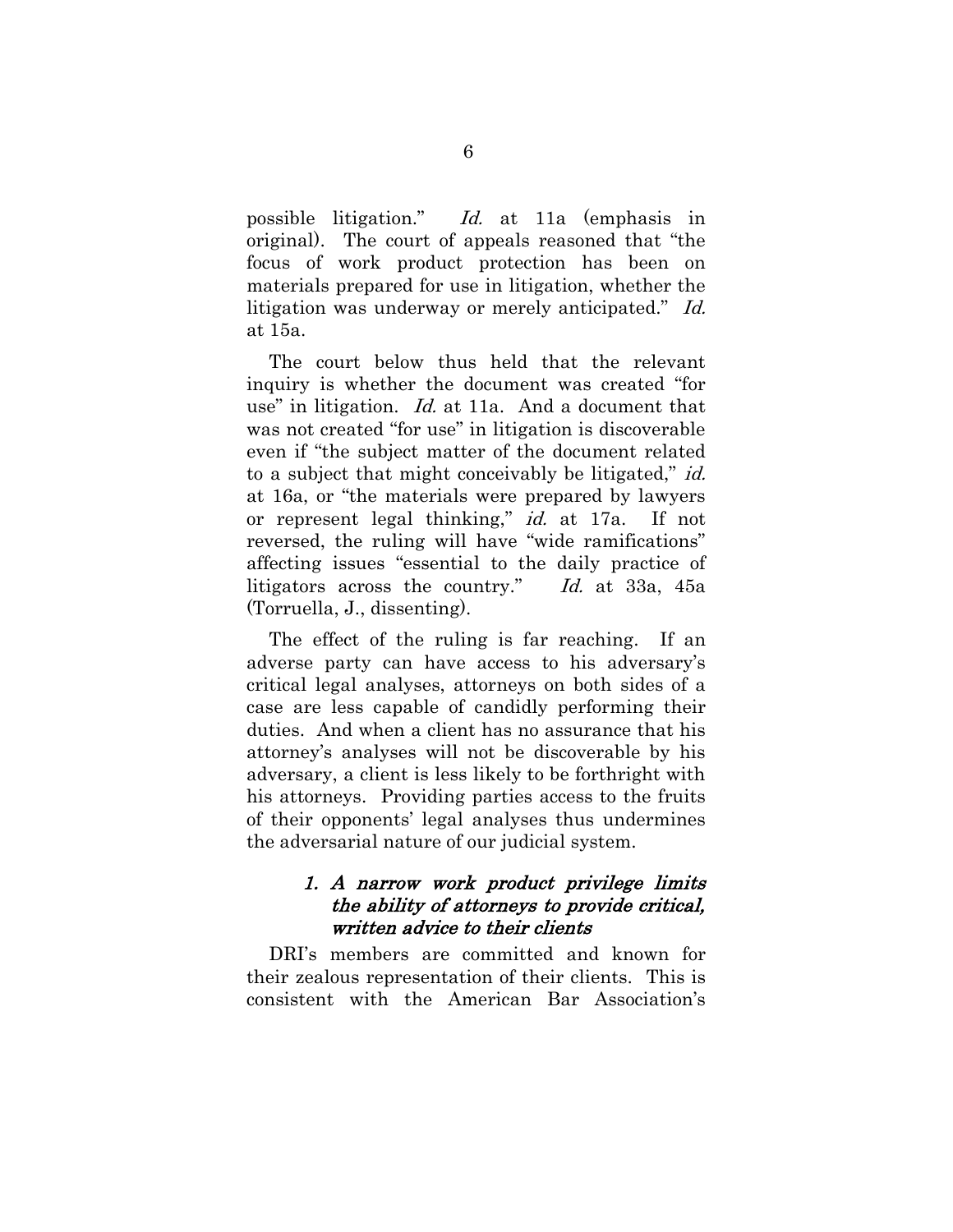requirement that attorneys must act "with zeal in advocacy upon the client's behalf." Model Rules of Prof'l Conduct R. 1.3 cmt 1. Courts have thus recognized that the Model Rules "facilitate[] zealous advocacy in the context of an adversarial system of justice by ensuring that the sweat of an attorney"s brow is not appropriated by the opposing party." In re Grand Jury Subpoena, 274 F.3d 563, 574 (1st Cir. 2001). As discussed below, however, the court of appeals" ruling, by limiting attorneys" ability to provide written advice to clients, hinders the ability of DRI"s members to provide zealous representation. Where there is a significant possibility that work product containing potential litigation strategies and risk assessments will be discoverable, attorneys will feel less free to fearlessly pursue all avenues of potential claims relevant to their client"s case.

a. DRI"s members regularly rely on the work product privilege when preparing for litigation or the possibility of litigation. As this Court has recognized, and as DRI"s members experience on a daily basis, the practice of committing strategy and mental impressions to paper strengthens attorneys' preparation by assuring precision and thoroughness before attorneys impart advice to their clients. See Hickman, 329 U.S. at 511. The work product privilege obviates concerns that their written legal analyses about the merits (or demerits) of a particular case or potential case might be subject to discovery.

But if only those documents that are created "for use" in litigation are subject to the work product privilege, attorneys on both sides of a case cannot thoroughly and aggressively prepare. Under such a regime, attorneys, who often must opine on the legal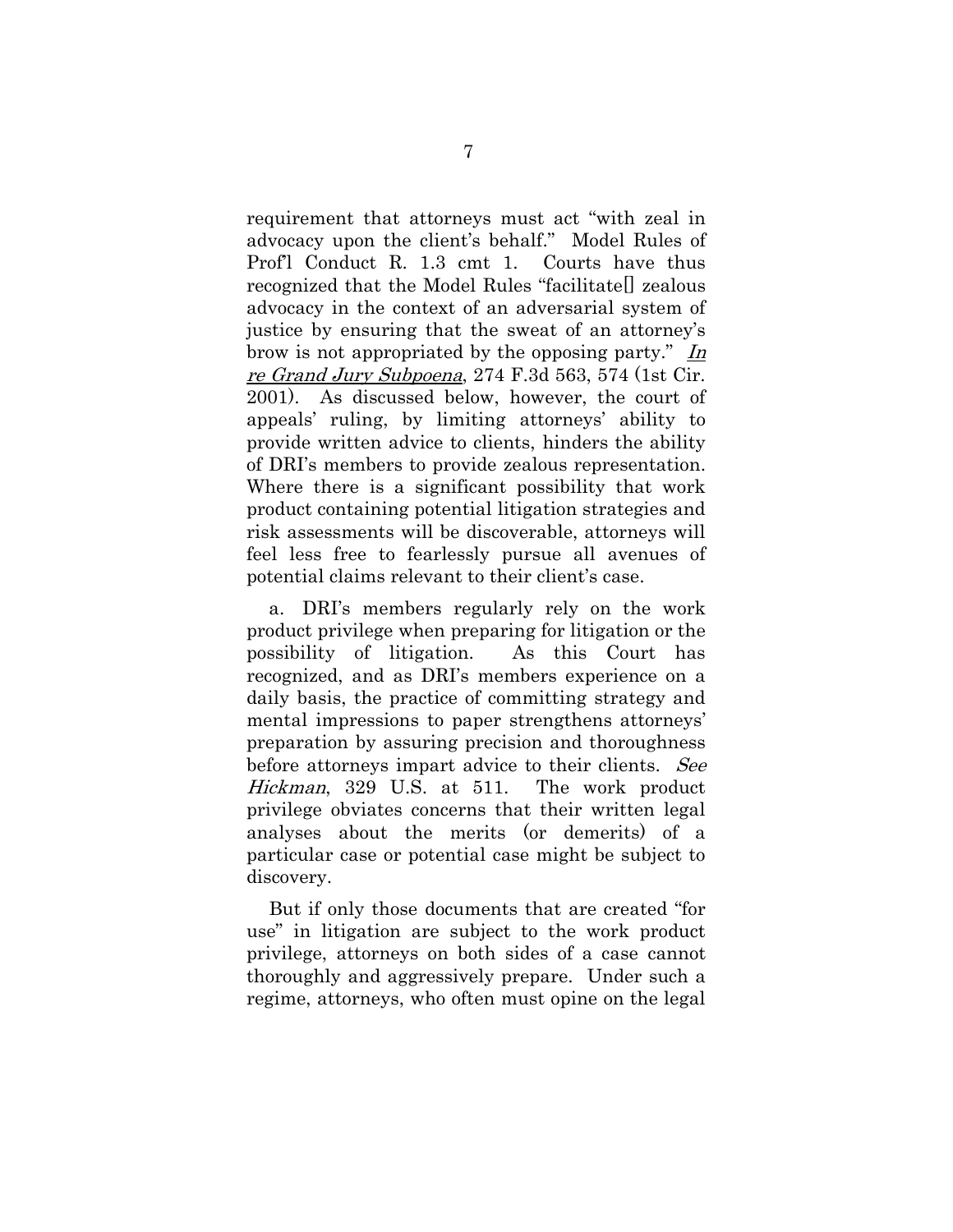consequences of past or future business decisions, will be reticent to memorialize these legal analyses or thoughts about the merits or strategies of a particular issue or course of action because such documents might end up in the hands of opposing counsel in a subsequent suit. Indeed, this Court has acknowledged that "[w]ere such materials open to opposing counsel on mere demand, much of what is now put down in writing would remain unwritten." Hickman, 329 U.S. at 511; see also Restatement (Third) of the Law Governing Lawyers § 87, cmt. b (2000) ("A lawyer whose work product would be open to the other side might forgo useful preparatory procedures, for example, note-taking."). Such a result runs contrary to the professional standards by which DRI"s members abide, which assume that an attorney will "assemble information, sift what he considers to be the relevant facts, prepare his legal theories and plan his legal strategy without undue and needless interference." Hickman, 329 U.S. at 511; Pet. App. 32a (Torruella, J., dissenting) (explaining the "diminishing quality of representation" that would result were attorneys discouraged to put information in writing). This will limit creative thinking by attorneys, who will feel constrained in their ability to examine all possible solutions to a problem, which in turn will hinder the advancement of the law.

This Court in *Hickman* recognized the potential problem that could result if "[a]n attorney"s thoughts, heretofore inviolate, would not be his own. Inefficiency, unfairness and sharp practices would inevitably develop in the giving of legal advice and in the preparation of cases for trial." 329 U.S. at 511; see also id. at 516 (Jackson, J., concurring) ("Discovery was hardly intended to enable a learned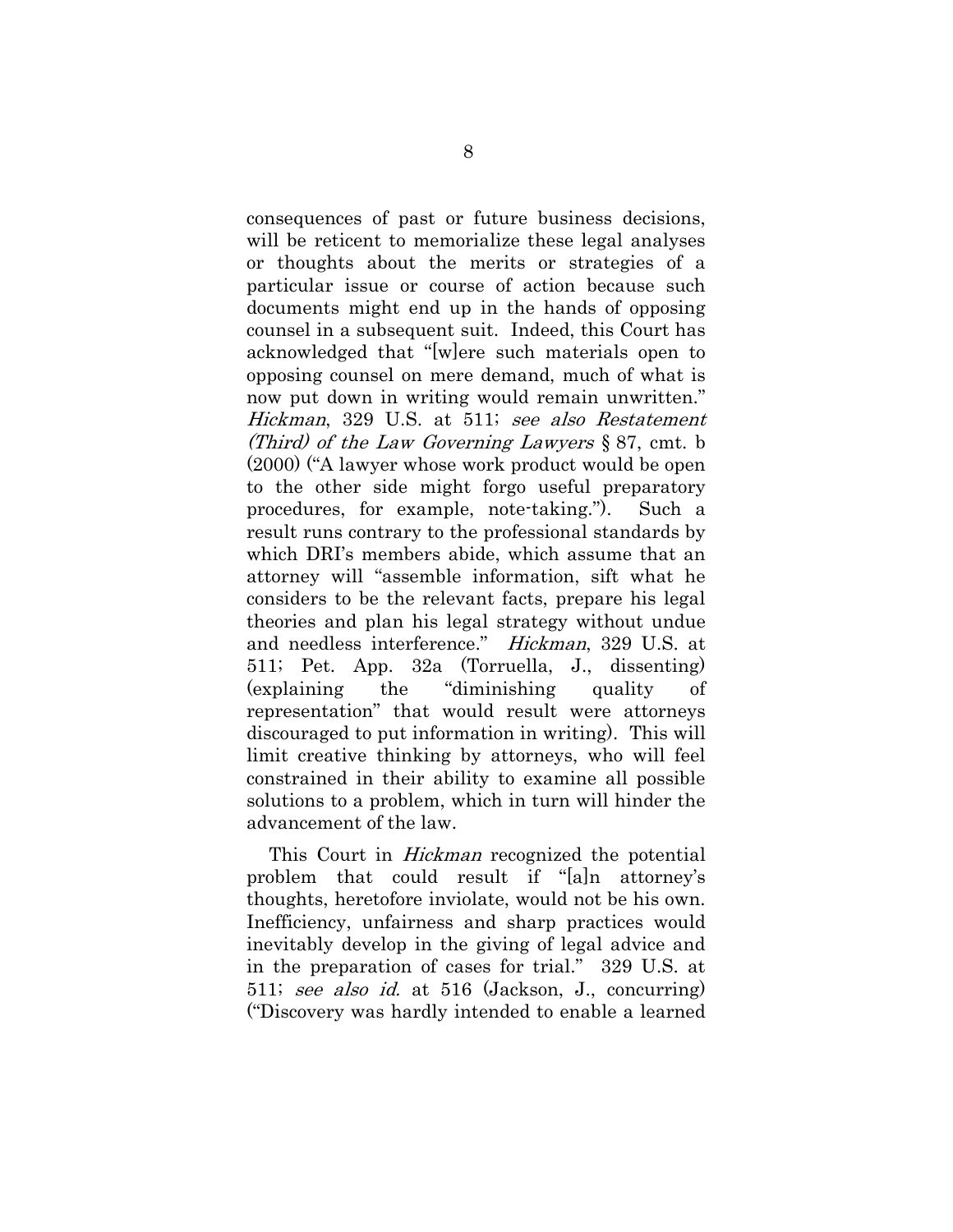profession to perform its functions either without wits or on wits borrowed from the adversary."). Without the work product privilege, parties will have an "incentive \*\*\* to rely solely on their opponent"s preparation." United States v. Nobles, 422 U.S. 225, 254 n.16 (1975); see also In re EchoStar Comme'ns Corp., 448 F.3d 1294, 1301 (Fed. Cir. 2006) ("The purpose of the doctrine is to \* \* \* prevent one party from piggybacking on the adversary's preparation."); cf. Restatement (Third) of the Law Governing Lawyers  $\S 87$ , cmt. b (2000) (noting that our adversarial process depends upon "opposing lawyers competitively develop[ing] their own sources of factual and legal information").

The standard announced by the court below will permit this very type of freeloading. Indeed, the plaintiffs" bar has every incentive to seek out this type of analyses in courts that have taken a narrow view of the work product doctrine. See, e.g., Matthew J. Barrett, Opportunities for Obtaining and Using Litigation Reserves and Disclosures, 63 OHIO ST. L. J. 1017, 1027 (2002) (detailing ways in which practitioners may access sensitive legal strategy documents). As one commentator has noted, work product materials "present both important discovery opportunities for litigators, especially counsel for plaintiffs, and dangerous pitfalls for attorneys representing businesses" because they systematically detail processes that litigators can use to access legal planning and strategy documents kept by businesses. Id. at 1081.

b. In this atmosphere―where DRI"s members must avoid opportunistic litigators who would attempt to obtain the sensitive documents imparting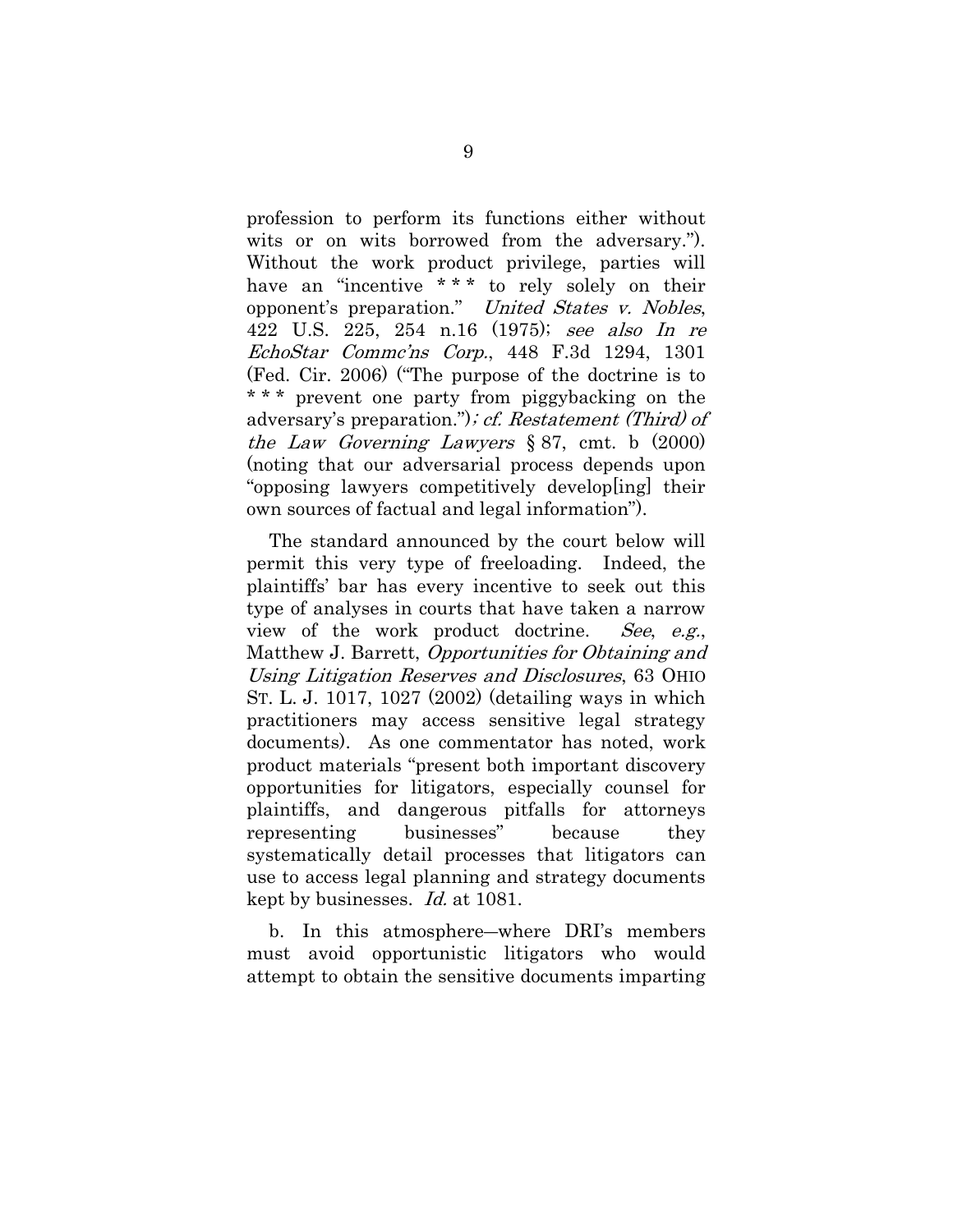litigation strategies―clear guidance as to the scope of work product protection is vital.

The standard adopted by the court below, however, provides attorneys with virtually no guidance at all. Instead, it simply asserted a knowit-when-you-see-it test: "[e]very lawyer who tries cases knows the touch and feel of materials prepared for a current or possible  $(i.e., 'in anticipation of')$  law suit." Pet. App. 17a (emphasis added). In DRI"s members experience that formulation leaves one guessing as to what is protected. On the one hand, if the standard protects only those materials that will actually be "use[d]" at trial, it is too narrow to serve the interests the Rule is meant to protect. And if the standard is meant to protect more than just those materials, it is unclear how much more. For example, would a lawyer's analysis of a potential expert's report regarding an industrial accident be privileged under the court of appeals" reasoning, or would that answer depend upon *when* (before versus during litigation) and for what reasons (because the expert might be a witness versus because the client was trying to prevent future accidents) the analysis was created. Without more certainty, DRI"s members, who have daily, on-the-ground experience with this issue, cannot rely on such a know-it-whenyou-see-it test when the consequences of being wrong are the disclosure of significant legal analyses that can by manipulated by opposing counsel.

The standard announced by the court of appeals will have broad ramifications. Although this case arises in the factual context of tax accrual work papers, the reasoning below suggests no principled basis on which its ruling could be limited to that context. To the contrary, the court of appeals"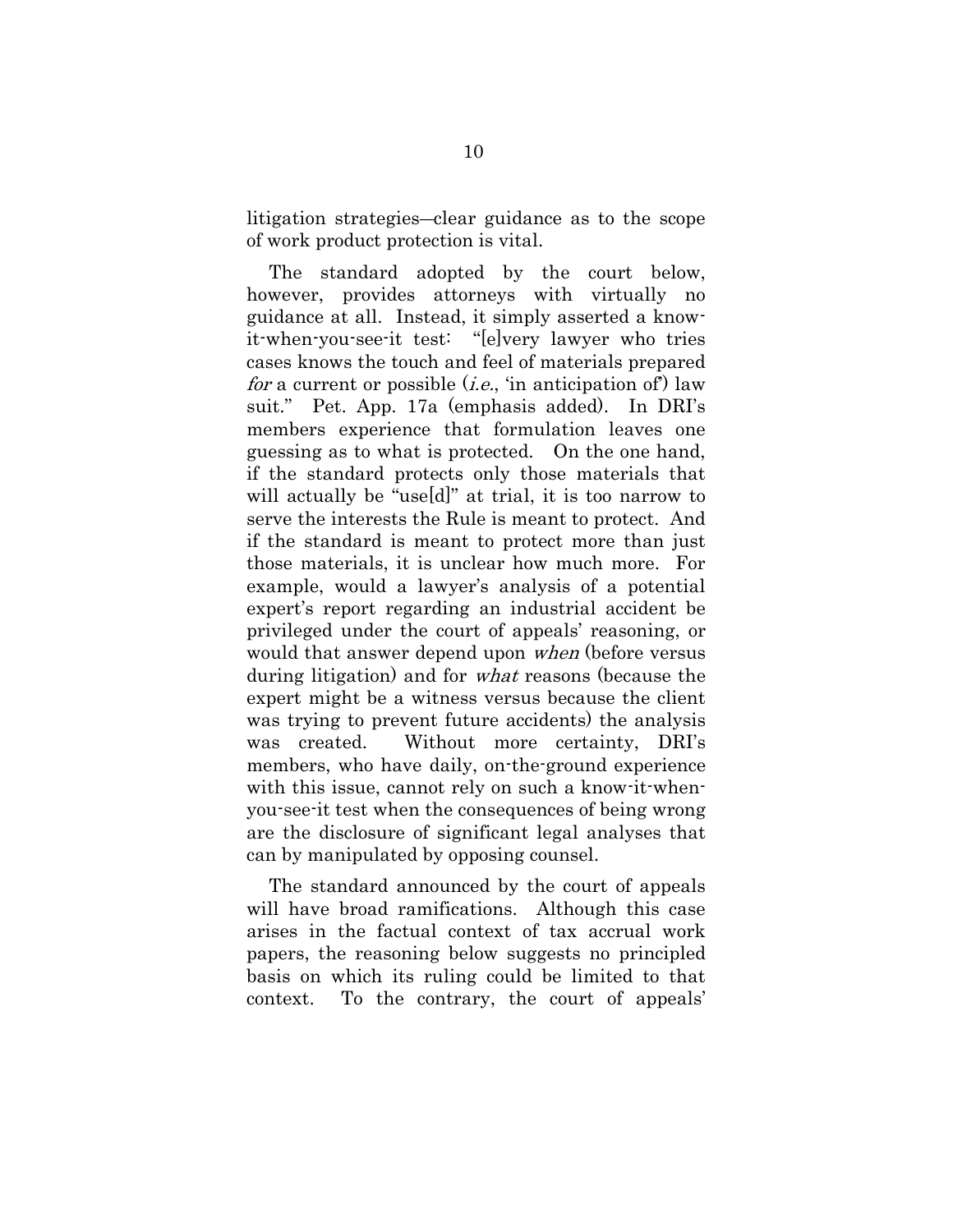opinion interpreted Rule 26 and this Court"s precedent to articulate a narrow standard of protection for attorney work product. Pet. App. 15a-20a. And in applying that standard, it did not tailor it to the facts of this particular case. Id. 11a-15a. In any event, in the face of the decision below, DRI"s members must proceed on the assumption that the First Circuit will apply that narrow work product standard in all civil cases.

c. Nor are these concerns about the disclosure of written materials containing attorney impressions inchoate or theoretical. If left standing, the decision below will negatively affect the ability of the clients of DRI"s members to assess litigation risks and conduct internal investigations.

As this Court has explained, "[i]n light of the vast and complicated array of regulatory legislation confronting the modern corporation, corporations \* \* \* "constantly go to lawyers to find out how to obey the law." Upjohn, 449 U.S. at 392; see also Pet. App. 34a (Torruella, J., dissenting) ("Nearly every major business decision by a public company has a legal dimension that will require" legal analysis); Louis M. Brown et al., The Legal Audit: Corporate Internal Investigation § 1.1 (2003) (explaining that attorneys, rather than business executives, should be tasked with recognizing legal problems for a corporation). But without sufficient assurances that these risk assessments and internal investigations will not be discoverable, both attorneys and clients will be less likely to fully examine and memorialize the potential consequences of any corporate action.

i. Corporations, in fact, often are required to assess litigation risk. In certain situations, for example, Financial Accounting Standard No. 5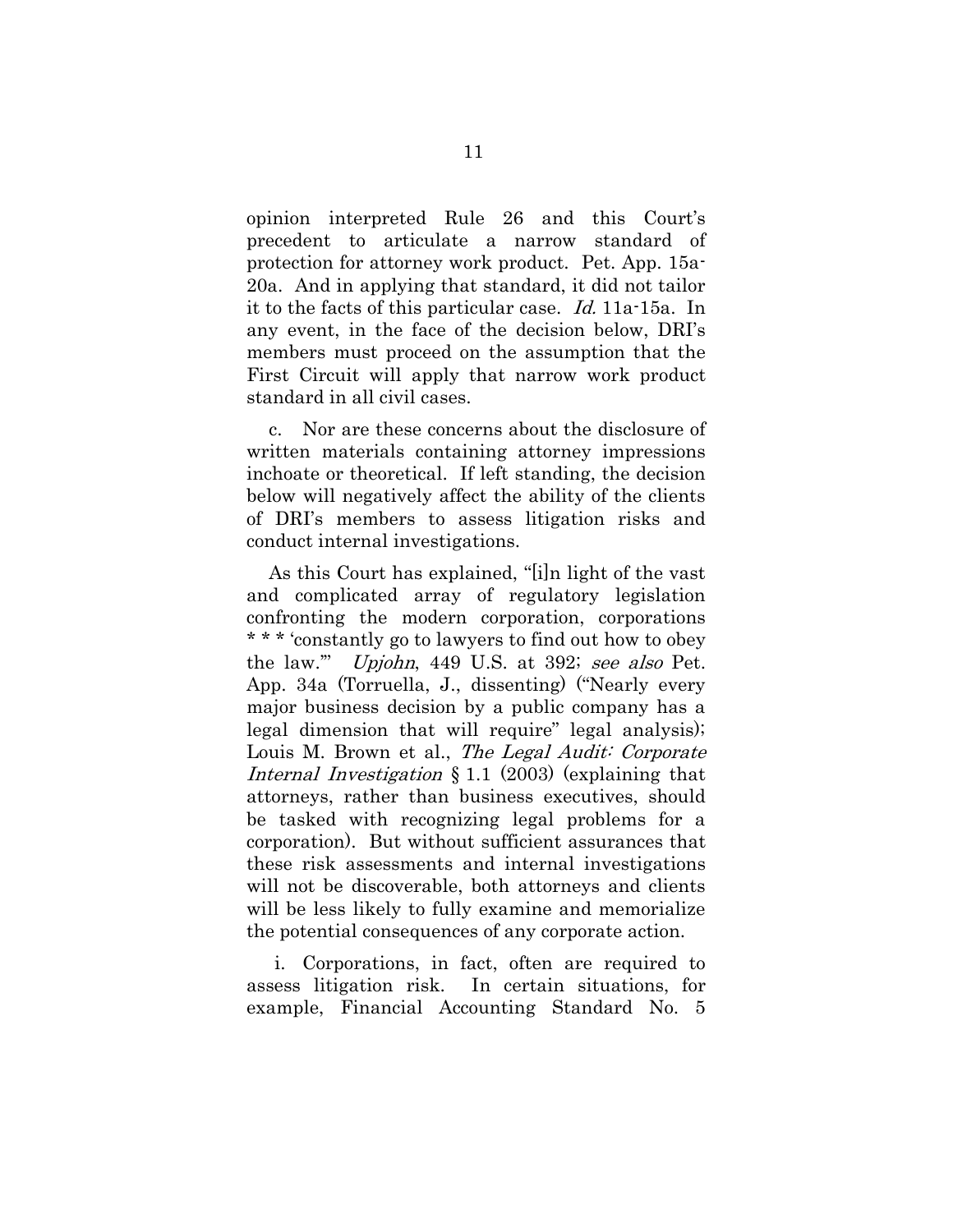(Accounting for Contingencies) requires a company to assess potential liabilities. See Statement of Financial Accounting Standards, No. 5 (SFAS 5); see generally Barrett, supra, 1032-47. These required assessments apply to liabilities arising from a wide range of activities, such as product liability exposure, pending litigation, patent claims, and governmental investigations. SFAS 5, App. A. These requirements place corporations and attorneys in the perverse position of being compelled to conduct analyses in order to comply with federal law, while simultaneously risking that the analyses will eventually be discovered by adverse parties. See Ronald L. Buch, The Touch and Feel of Work Product, 124 Tax Notes 915 (2009). "[N]othing in the policies underlying the work-product doctrine or the text of the Rule itself \* \* \* justif[ies] subjecting a litigant to this array of undesirable choices." United States v. Adlman, 134 F.3d 1194, 1200 (2d Cir. 1998).

Indeed, the government, and the IRS in particular, is acutely aware of the important role that these risk assessments serve in corporate governance, and have argued that these types of documents should be protected as work product. In Delaney, Migdail & Young v. Internal Revenue Service, 826 F.2d 124 (D.C. Cir. 1987), the IRS was considering implementation of "a system of statistical sampling to audit large accounts." Id. at 125. To assess the wisdom of such a system, IRS attorneys analyzed the potential effects of the system and memorialized this analysis in memoranda that "advise[d] the agency of the types of legal challenges likely to be mounted against a proposed program, potential defenses available to the agency, and the likely outcome." Id. at 127.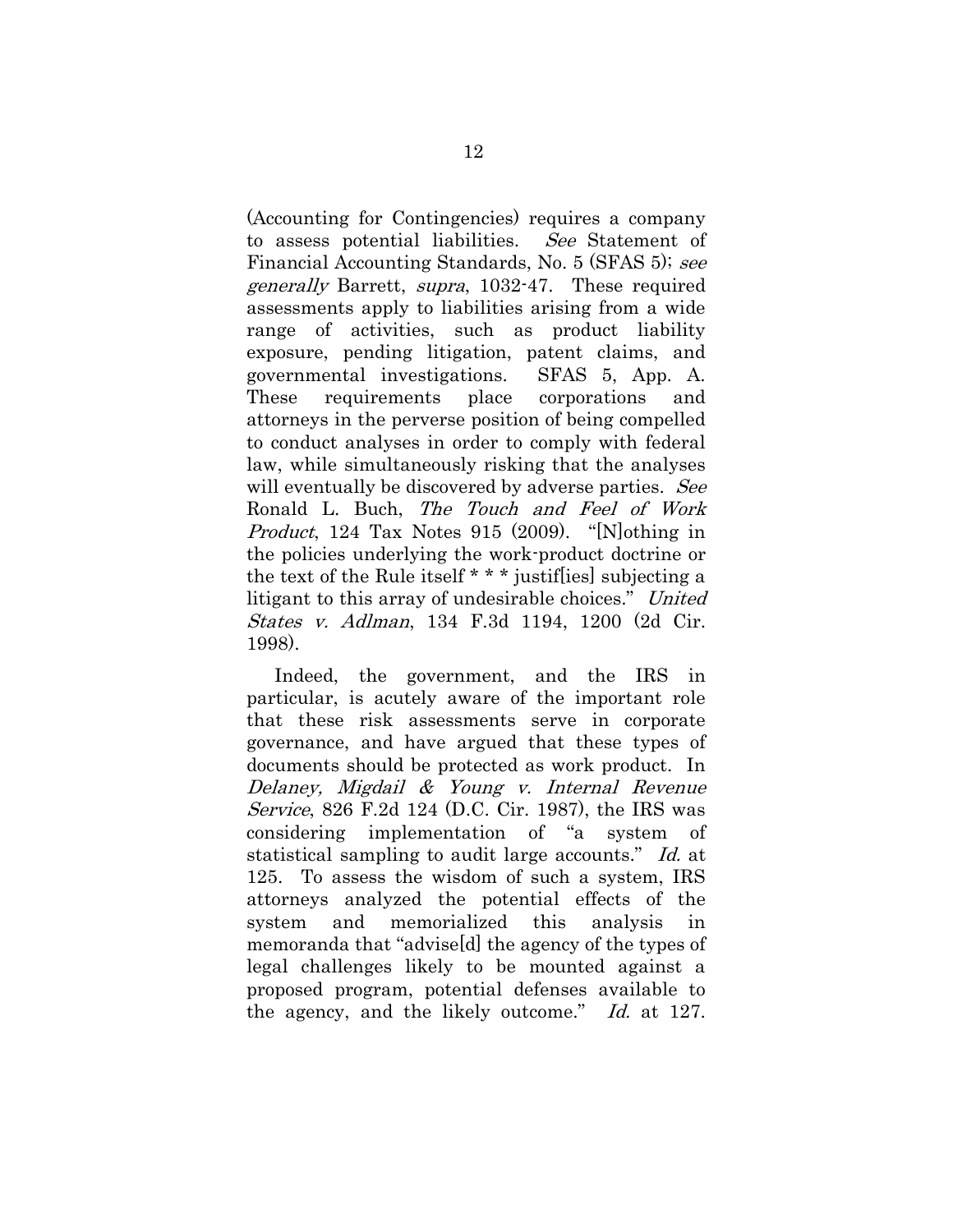When these documents were sought with a Freedom of Information Act request, the IRS advocated for a broad reading of the work product doctrine in order to prevent disclosure of these materials. The D.C. Circuit granted protection to the documents, explaining that the plaintiff was "seeking the agency's attorneys' assessment of the program's legal vulnerabilities in order to make sure [that the plaintiff did] not miss anything" in preparing its own case. Ibid. Yet those documents that the IRS sought to shield from discovery are the very type of documents that it now seeks in this case. See Pet. App. a (noting that Textron's workpapers would provide the IRS with "a blueprint to Textron"s possible improper deductions"). As the D.C. Circuit noted in affording protection to the IRS documents, "[t]his is precisely the type of discovery the Court refused to permit in Hickman." Delaney, 826 F.2d at 127.

ii. Moreover, internal investigations have become a regular practice in corporations throughout the Nation, and the use of counsel in these investigations has become standard practice. Brown, *supra*, § 4:1; *see also* American College of Trial Lawyers (ACTL), Recommended Practices for Companies and Their Counsel In Conducting Internal Investigations, 46 AM. CRIM. L. REV. 73, 73 (2009) (noting the high number of internal investigations that public companies have recently conducted with the use of outside counsel). Corporations conduct investigations for a wide range of issues, ranging from small employment matters to potential violations of antitrust, environmental, or securities laws. *ACTL, supra*, at 73. Indeed, in response to recent changes in securities laws, such as those introduced by the Sarbanes-Oxley Act of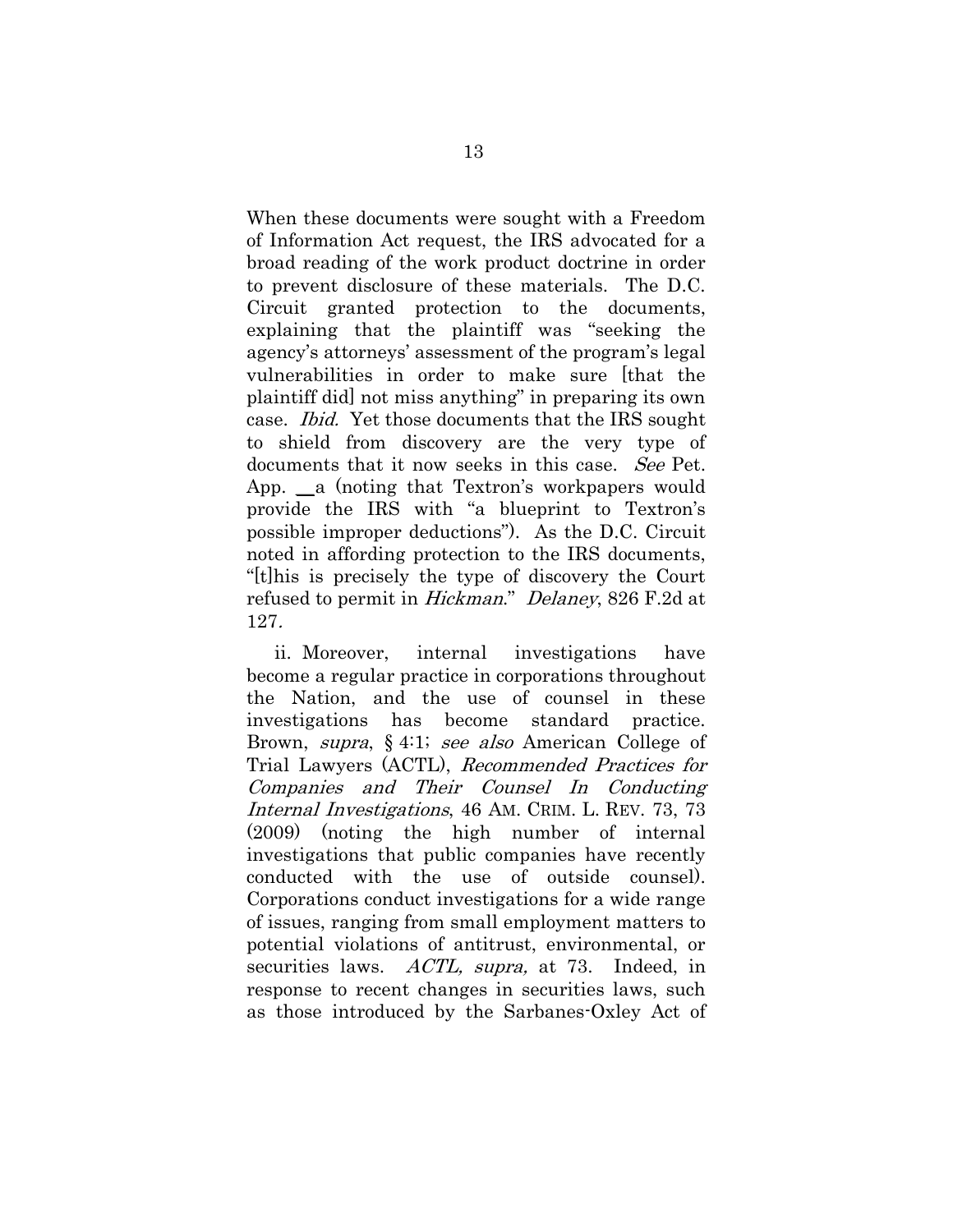2002, 15 U.S.C. § 7245, the Securities and Exchange Commission has promulgated rules that require attorneys to report material corporate violations of securities laws. See 17 C.F.R.  $205.3(b)(1)$ . By definition, whether a violation is material enough to warrant reporting depends upon "a prudent and competent attorney<sup>['s]"</sup> analysis of the evidence. Id. § 205.2(e). Thus, discovery of these violations and the concomitant ability to comply with federal law is entirely dependent on the abilities of attorneys to conduct thorough internal investigations in which they can document all of their findings and assure client candor. Society thus benefits from these investigations, as corporations use them to determine what action they should take to remedy any possible illegalities and to better serve the interests of their shareholders. To that end, society has an interest in a thorough investigation in which attorneys and other investigators feel free to fully explore and analyze any potential improprieties.

But internal investigations are often followed by external investigations by a government agency and/or by civil and criminal proceedings. Id. at 76. The prospect of future litigation affects how DRI"s members can conduct internal investigations, especially when there is a possibility that a narrow work product privilege, could lead to discovery of some documents arising from that investigation. Ibid. Under a narrow work product privilege, counsel must "anticipate that all documents created, facts uncovered, and witness statements made to them" could end up in the hands of the government or a private plaintiff. Ibid. Even when document creation is necessary, DRI"s members may well omit information that otherwise might be included in a document, to the detriment of the critical and candid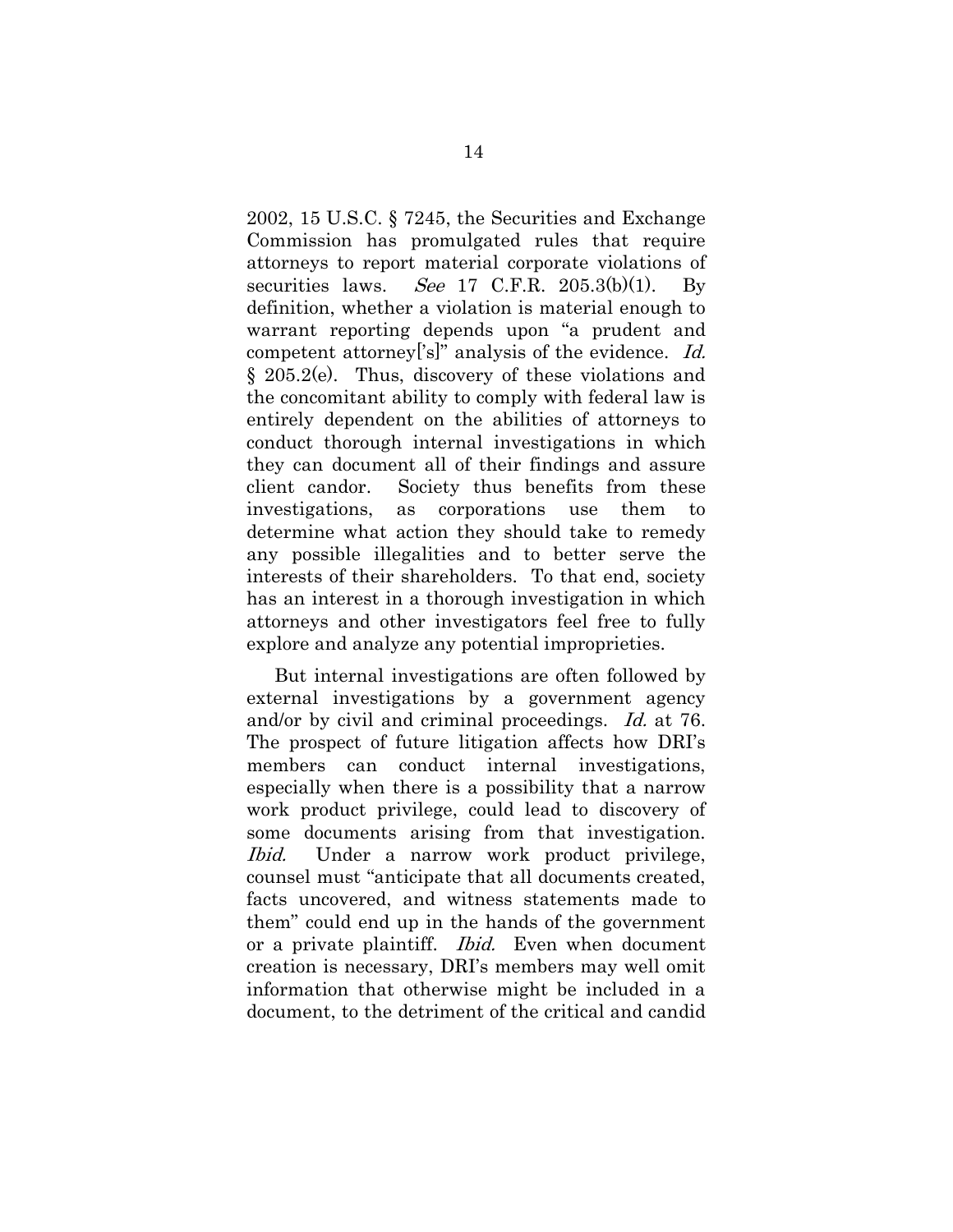assessment that should be the desired result of any internal investigation. Ibid. This "cautious behavior" results in "an investigation which will accomplish only minimally the purposes for which it was instituted." Brown, *supra*, at § 9:2.

Corporations attempting to be model corporate citizens should not be penalized for taking steps toward that goal. But that is precisely what is occurring as corporations and experienced attorneys are starting to view internal investigations as "extremely dangerous" undertakings due to the possibility that internal investigation documents once thought to be protected may now be discovered. Brown, *supra*, at  $\S 9:1$ .

## 2. The zealous representation of clients relies on the candor between client and counsel which is threatened by the ruling below

The ability to assert work product protection over legal analyses and opinions also encourages candor between client and counsel. It is only through this candor that an attorney has the necessary information to zealously formulate potential legal strategies often memorialized in memoranda or other documents. But if these documents are discoverable by adverse parties, clients will have reservations about fully disclosing information to their attorneys. See Shelton v. American Motors Corp., 805 F.2d 1323, 1327 (8th Cir. 1986) (noting the "obvious "chilling effect" that [a weakened work product privilege] will have on the truthful communications from the client to the attorney"). As a result, the attorney"s contribution to the case, and to the advancement of the judicial process as a whole, will be undermined. *Upjohn*, 449 U.S. at 389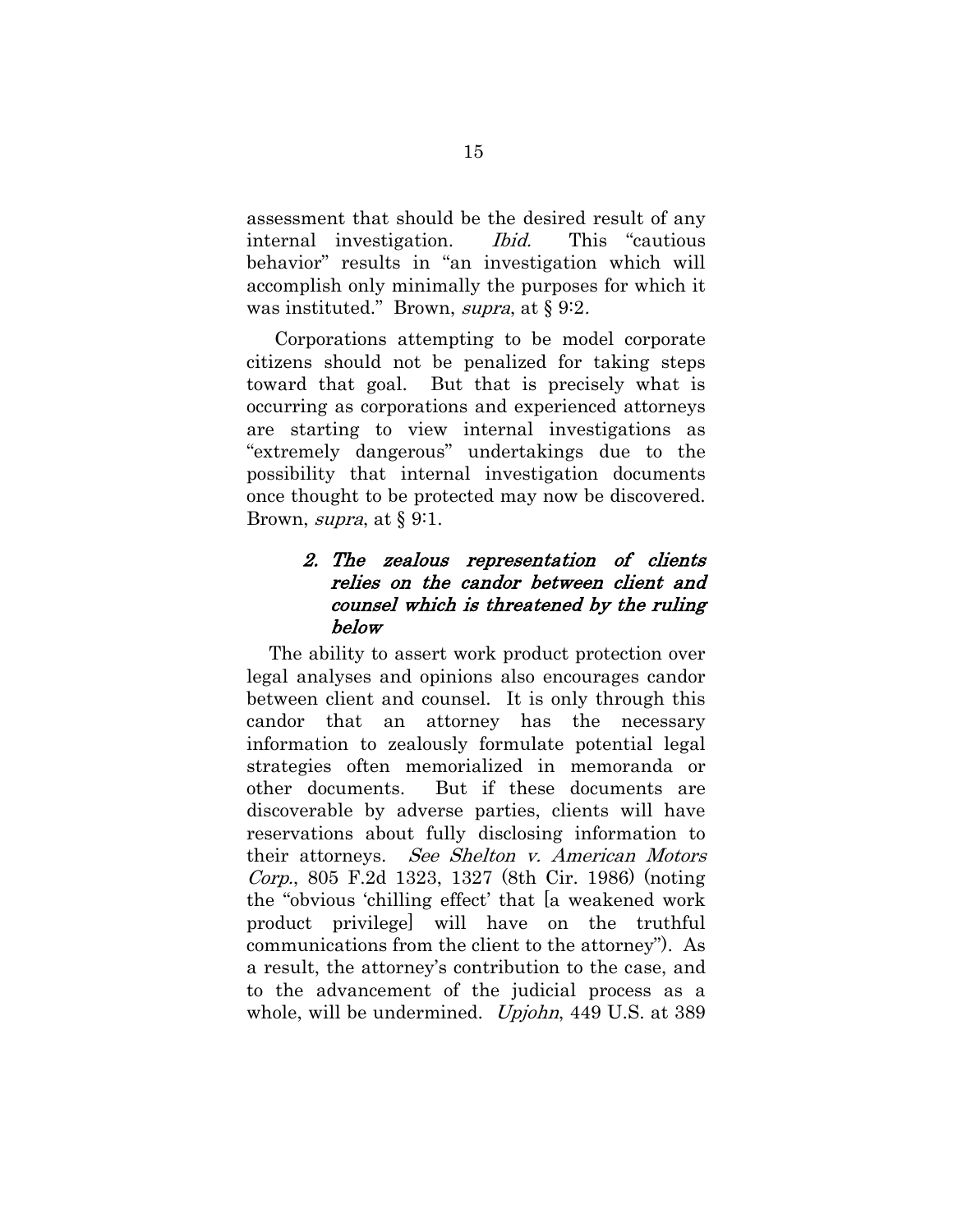("full and frank communication between attorneys and their clients \* \* \* promote[s] broader public interests in the observance of law and administration of justice.").

#### 3. A narrow work product privilege disrupts the adversarial system by increasing the likelihood attorneys will be deposed or called to testify at trial and be disqualified

Permitting the discovery of work product distorts the adversarial system by also increasing the possibility that a party"s litigation counsel will be called as a witness or deponent to explain the facts or analysis contained in the documents. Indeed, it was due to these concerns that Justice Jackson recognized that preventing this practice was a reason to interpret broadly the work product doctrine. Hickman, 329 U.S. at 517 (Jackson, J., concurring); see also Restatement (Third) of the Law Governing Lawyers § 87, cmt. b (2000) (explaining that the work product doctrine "reduces the possibility that a lawyer would have to testify").

DRI's concern in this regard is well founded. The ACTL has warned that, as a result of decisions like the one by the court of appeals here, "[i]nvestigating lawyers should be aware that they could become witnesses in a criminal or civil proceeding." ACTL, supra, at 93. And the ruling below will exacerbate issues already faced by courts about when an attorney can be compelled to testify concerning work product information. The Eighth Circuit, for example, confronted this issue in Shelton, where the district court had issued a default judgment as a sanction against American Motors Corporation when one of its in-house counsel refused to testify, on work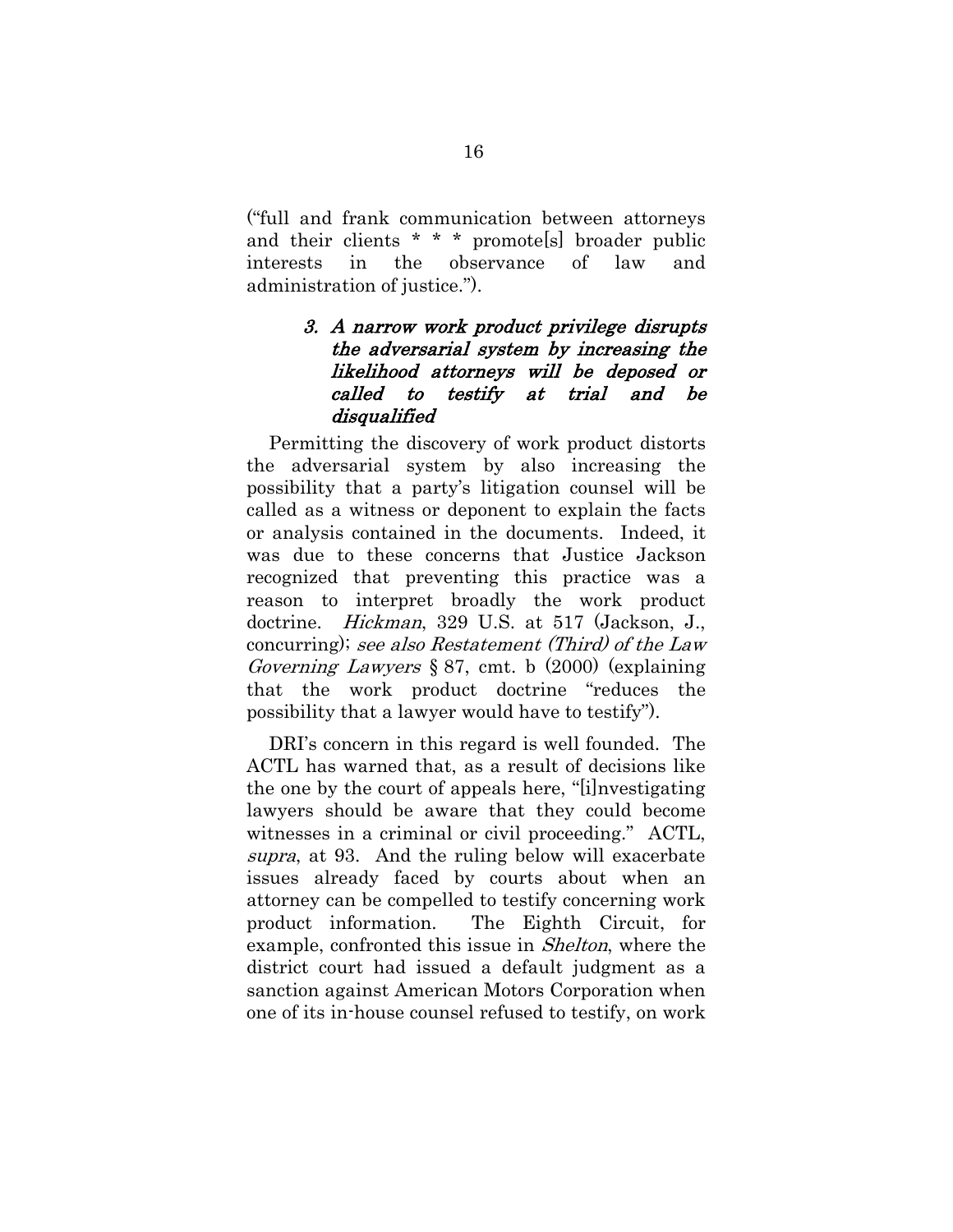product grounds, about the existence of corporate documents. Shelton, 805 F.2d at 1326. In contrast to the ruling below, the Eighth Circuit reversed on work product privilege grounds and held that the attorney need not testify about the documents. Id. at 1327. The court explained that taking such a deposition "disrupts the adversarial system and lowers the standards of the profession [and] adds to the already burdensome time and costs of litigation." Ibid. This practice, the court explained, "detracts from the quality of client representation [because an attorney cannot] devote his or her time and efforts to preparing the client's case without fear of being interrogated." Ibid.

Not only is an attorney's ability to zealously represent his client in litigation undermined when he must provide testimony, but when a party's attorney is identified as a witness there often is an accompanying motion to disqualify that attorney from the case. Model Rules of Prof"l Conduct R. 3.7 ("A lawyer shall not act as advocate at a trial in which the lawyer is likely to be a necessary witness."); see also FDIC v. U.S. Fire Ins. Co.,  $50$ F.3d 1304, 1317 (5th Cir. 1995) (disqualifying an attorney on request of defendant who indicated an intent to call the attorney as a witness); Ramey v. District 141, 378 F.3d 269, 283 (2d Cir. 2004) ("the remedy where an attorney is called to testify may be to disqualify the attorney in his representational capacity"). Thus, the client might be deprived of counsel of choice, including the case knowledge and strategy that lawyer has accumulated over the course of the representation.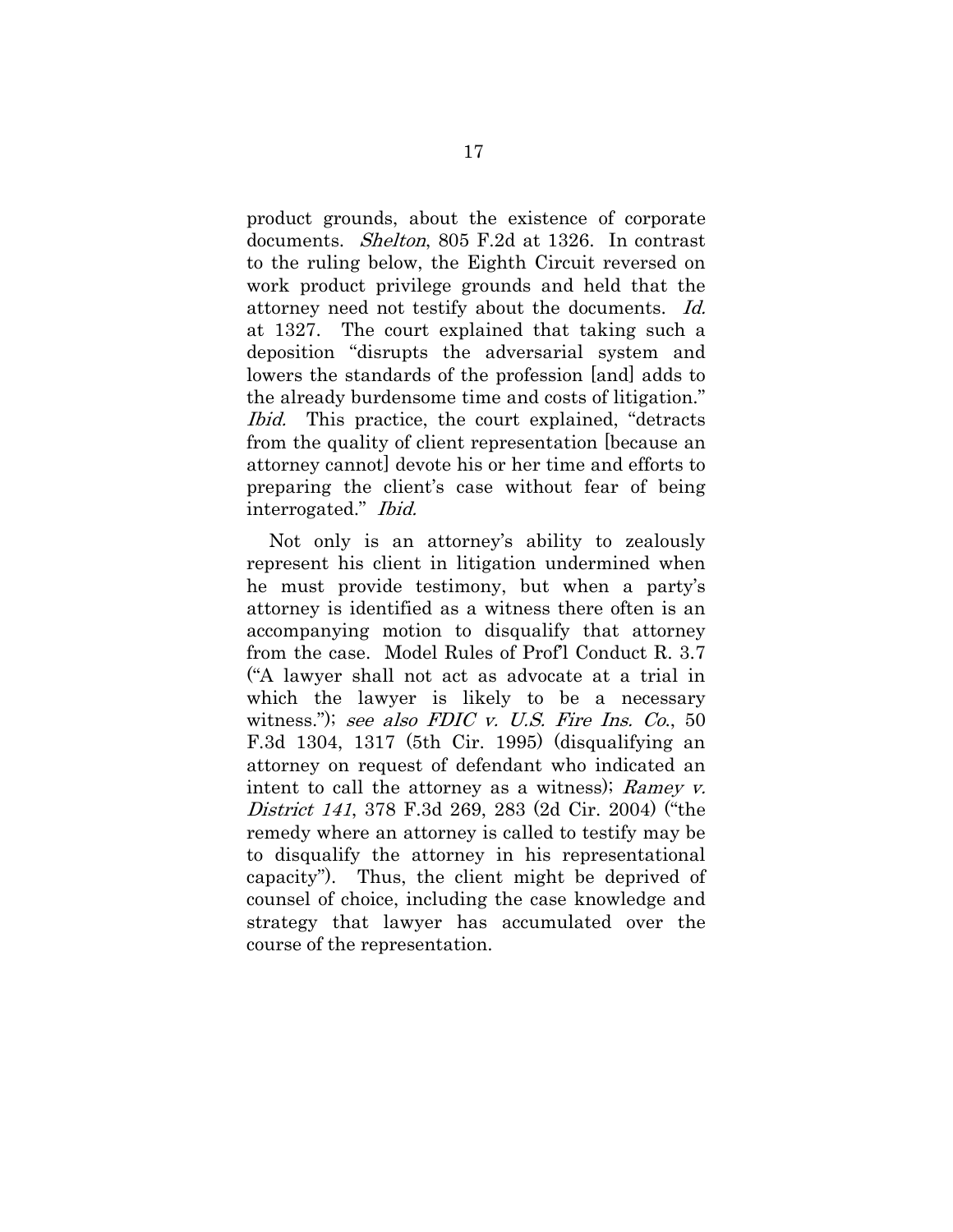### B. Review Is Necessary Because The Division In The Courts Of Appeals As To When The Work Product Doctrine Applies Creates Uncertainty That Negatively Affects The Everyday Decisions Of Attorneys And Their Clients

The decision below exacerbates an already existing conflict in the circuits in an area critical to the everyday practice of law. The existence of these divergent legal standards has a deleterious effect on the advice that attorneys can provide and that clients can request. Due to this division in the courts of appeals, DRI"s members face enormous difficulties in how they analyze their clients' potential and current litigation matters, which often involves significant case planning and strategy, because they fear that these analyses might be discoverable by opposing parties. As this Court recognized, "the attorney and client must be able to predict with some degree of certainty whether particular discussions will be protected. An uncertain privilege, or one which purports to be certain but results in widely varying applications by the courts, is little better than no privilege at all." Upjohn, 449 U.S. at 393.

As the court below recognized, its ruling conflicts with decisions of other federal courts. Pet. App. 18a. All told, ten courts of appeals have adopted what amounts to more than three divergent standards as to the circumstances in which a document prepared in anticipation of litigation is privileged as attorney work product under Rule 26(b)(3). As the petition makes clear (Pet. 12-20), a division of this magnitude alone warrants this Court's plenary review.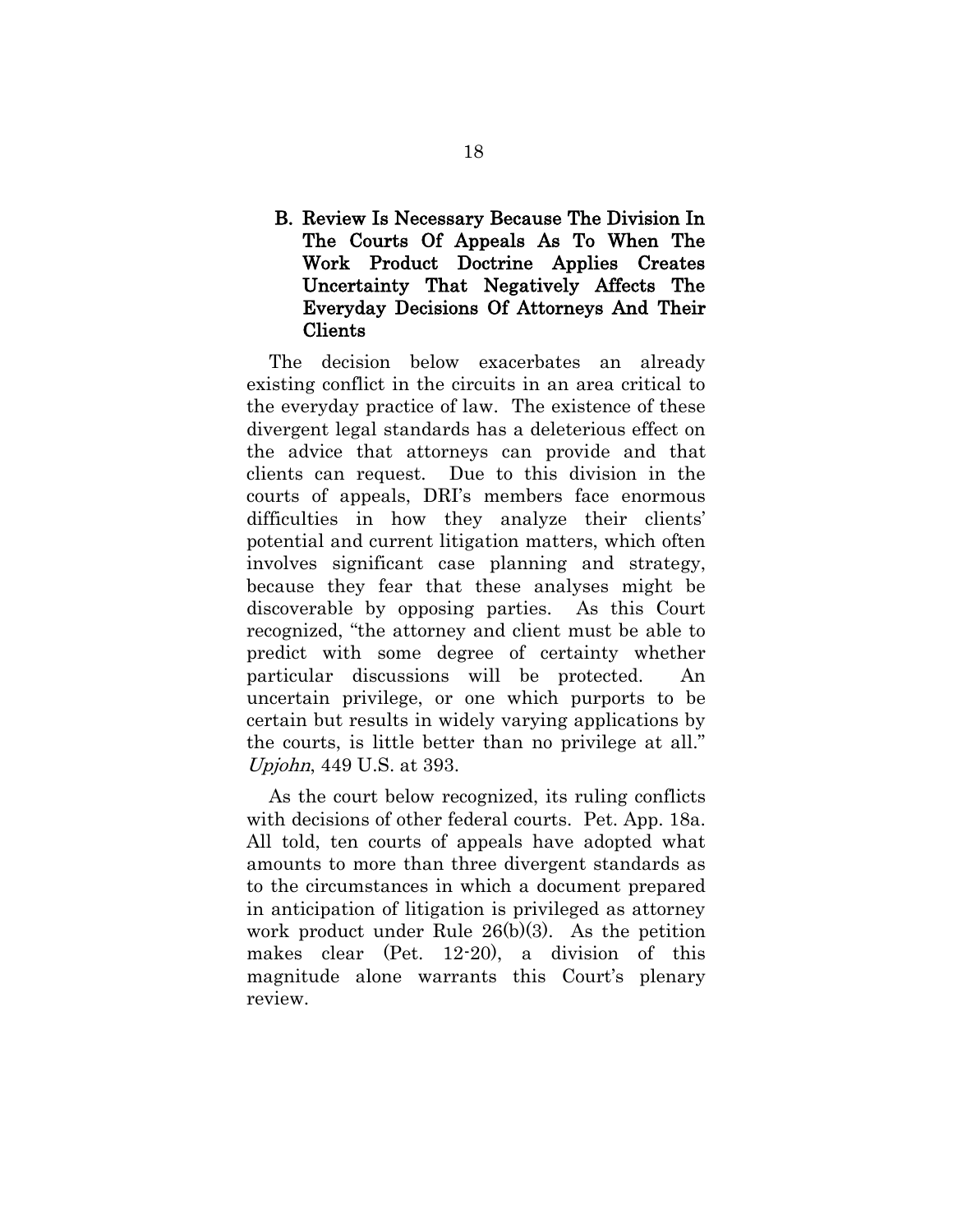In contrast to the ruling below, eight other courts of appeals apply some formulation of the standard applied by the district court in this case, but that the court of appeals rejected. These eight courts all have held that the relevant inquiry under Rule 26(b)(3)(A) as to whether a document was created "in anticipation of litigation" is whether the documents in question were created "because of" the prospect of litigation See United States v. Roxworthy, 457 F.3d 590, 593 (6th Cir. 2006); In re Grand Jury Subpoena, 357 F.3d 900, 907 (9th Cir. 2003); Adlman, 134 F.3d at 1202; Nat'l Union Fire Ins. Co. v. Murray Sheet Metal Co., Inc., 967 F.2d 980, 984 (4th Cir. 1992); Senate of Puerto Rico v. Dep't of Justice, 823 F.2d 574, 587 n.42 (D.C. Cir. 1987) (R.B. Ginsburg, J.); Simon v. G.D. Searle & Co., 816 F.2d 397, 401 (8th Cir.), cert. denied, 484 U.S. 917 (1987); Binks Mfg. Co. v. Nat'l Presto Indus., Inc., 709 F.2d 1109, 1118-19 (7th Cir. 1983); In re Grand Jury Proceedings, 604 F.2d 798, 803 (3d Cir. 1979). Under this "because of" standard, these circuits afford work product protection to a document if it "would not have been created in substantially similar form but for the prospect" of litigation, without regard to whether the document would itself actually be used in the litigation. Adlman, 134 F.3d at 1195.

The Fifth Circuit has adopted yet a third standard. See United States v. El Paso Co., 682 F.2d 530 (5th Cir. 1982). Under that court's precedent, for a document to have been created "in anticipation of litigation," a court must determine whether the primary motivation behind the document's creation was the prospect of litigation. Id. at 542-543

Thus, in jurisdictions such as the Fifth Circuit or, now, the First Circuit, documents with attorney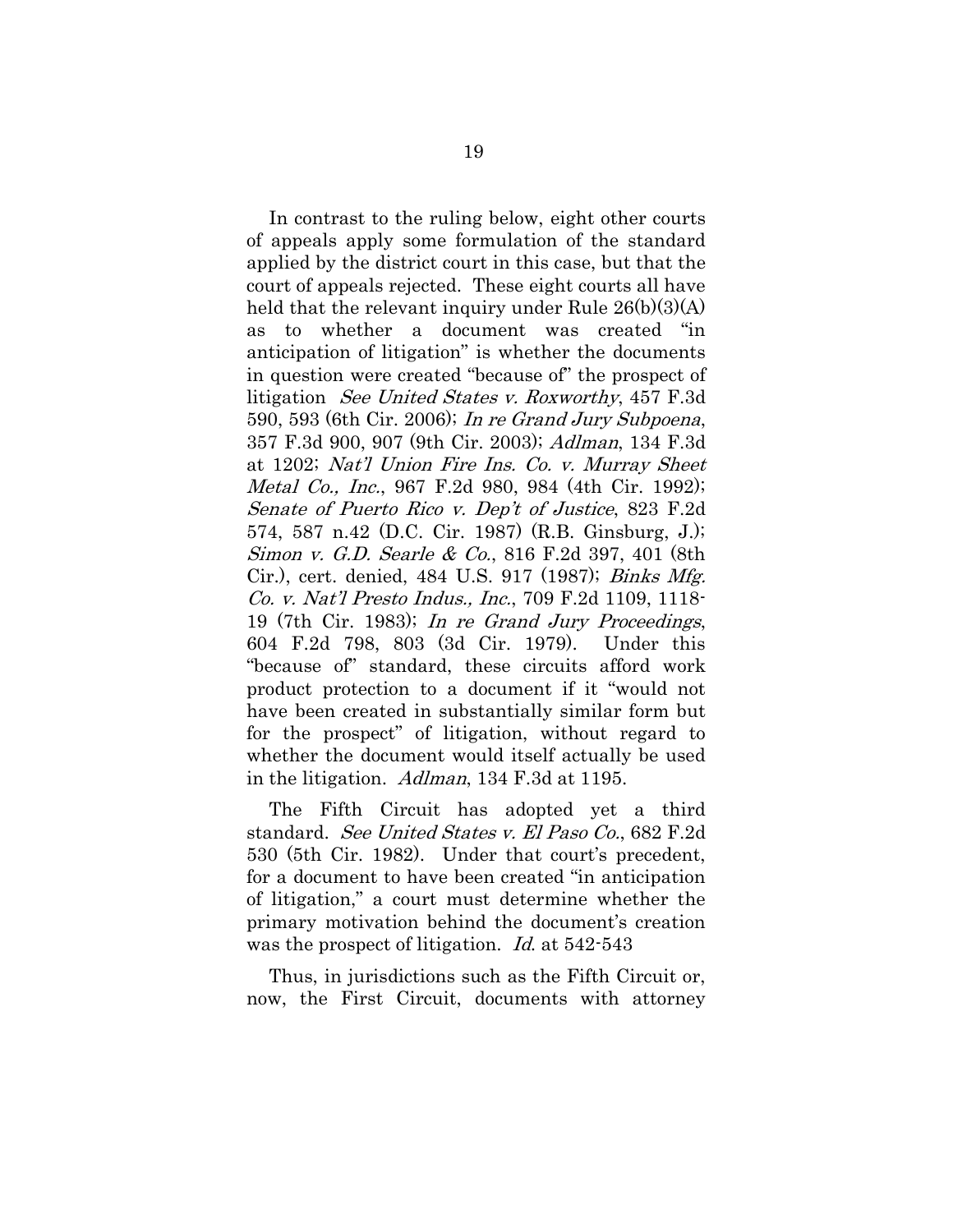opinions or analyses are more likely to be discovered. Adlman, 134 F.3d at 1199-1200; McNamar, *supra*, at 225-226. Under the "because of" standard employed by a majority of the courts of appeals, however, such analyses would be protected as work product because that standard recognizes that documents can serve the "dual purpose" of assisting a business decision and anticipating litigation. Adlman, 134 F.3d at 1200 ("The fact that a document's purpose is business-related appears irrelevant to the question whether it should be protected under Rule  $26(b)(3)$ ."); see also Roxworthy, 457 F.3d at 599; Grand Jury Subpoena, 357 F.3d at 908 ("The question of entitlement to work product protection cannot be decided simply by looking at one motive that contributed to a documents' preparation.").

This ability to discover documents containing attorney analyses and impressions in the few circuits that have adopted a narrow view of the work product doctrine will encourage forum shopping, especially since defendant corporations may fall under the jurisdiction of several federal courts of appeals. Large plaintiff class actions, where plaintiffs will not have the same sort of pre-litigation risk assessments, will more likely be filed in courts where the work product privilege is weaker and discovery can uncover litigation risk assessments that occurred prior to the filing of the suit.

Many of DRI"s members thus must assume that the documents they produce for their clients will be subject to the most narrow work product privilege set forth in the circuit conflict, even if their clients are located in jurisdictions that might provide greater protection under Rule 26. Dan K. Webb et al., Corporate Internal Investigations § 3.06 (2009)